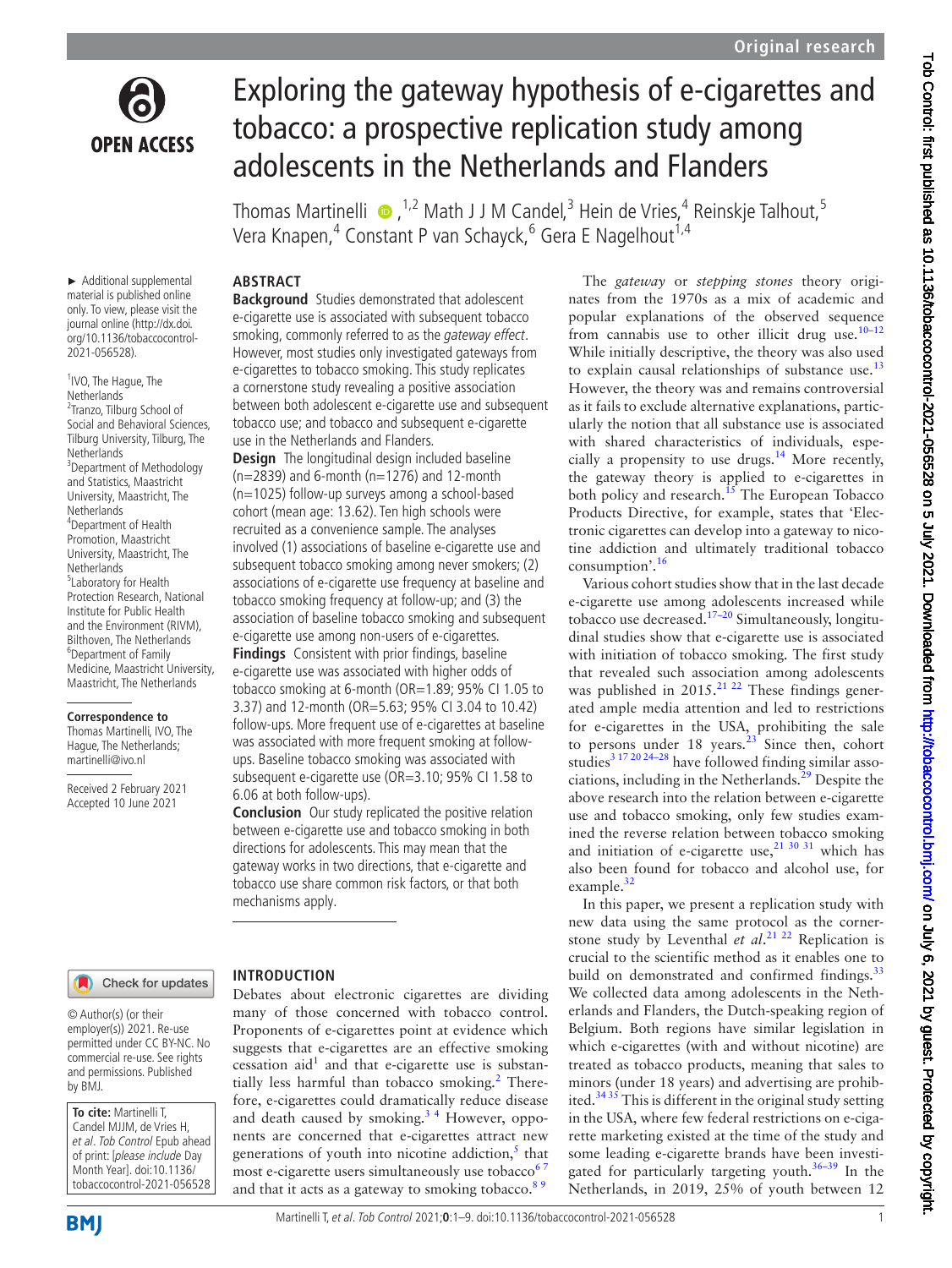

<span id="page-1-0"></span>**Figure 1** Ever use of tobacco and e-cigarettes in Dutch youth. Source: Health Behaviour in School-aged Children (HBSC 2001, 2005, 2009, 2013, 2017) and Peilstationsonderzoek (Peil 2003, 2007, 2011, 2015, 2019).

and 16 years old had ever tried an e-cigarette and 17% had ever tried smoking tobacco<sup>19</sup> (see [figure](#page-1-0) 1). Currently, more youth experiment with e-cigarettes than with tobacco. With this paper, we aim to answer the following research questions:

- 1. Is e-cigarette use associated with subsequent combustible tobacco use?
- 2. Is e-cigarette use frequency associated with subsequent tobacco smoking frequency?
- 3. Is combustible tobacco use associated with subsequent ecigarette use?

# **METHODS**

# **Participants and procedure**

Data were collected with online surveys between September 2018 and December 2019 throughout the Netherlands and Flanders. Since high schools are very hard to recruit for research, due to the large number of study requests and ongoing studies, we used multiple recruitment strategies. The research was presented as a study on smoking, alcohol, drugs and other risk behaviours. Different national and regional organisations (including addiction services, school health promotion and youth organisations) were approached to help contact schools. A representative selection of 82 schools were approached by telephone, of which 50 received recruitment packages. At 14 schools we reached the right contacts by phone. Another 10 schools were approached through informal networks of the research group. Lastly, a mass recruitment e-mail with reminder was sent to 580 schools in the Netherlands and 1343 in Flanders (Belgium). In total, 10 schools responded with interest in our study, and of those, all agreed to participate, including eight schools in the Netherlands and two in Flanders. The schools were provided with informed consent forms about the study, which they disseminated among parents and students. Students enrolled through passive consent and were excluded if they or their parents refused participation. Data collection involved three waves that took place 6 months apart. We provided participating schools with links to online surveys at each wave and the schools administered the surveys in the

classes. Since recruitment of schools was difficult, some schools enrolled later. This meant that some schools only participated 6 months in the study and did not complete all three surveys. This partly explains the attrition rates across follow-ups (see [online supplemental figure 1\)](https://dx.doi.org/10.1136/tobaccocontrol-2021-056528). Other reasons for attrition were that some students left the school (either to change schools or because they graduated), some schools had shop classes (such as wood or metal shop class, which meant they were at other locations), illness at the day of the survey and, lastly, one school could not be reached to conduct a follow-up despite many reminders.

# **Measures**

All measures are the same as in the replicated study<sup>[21](#page-8-4)</sup> and possess adequate psychometric properties in youth samples.<sup>40-</sup>

# E-cigarette and combustible tobacco use

Youth Risk Behavior Surveillance  $(YRBS)^{40}$  and Monitoring the Future Surveys  $(MTF)^{41}$  $(MTF)^{41}$  $(MTF)^{41}$  based items measured lifetime (ever) and past 6-month use (yes/no) of e-cigarettes and combustible tobacco products, which included: combustible cigarettes (including 'even a few puffs'), full-size cigars, little cigars/cigarillos and hookah waterpipes. Lifetime (ever vs never) e-cigarette use at baseline was the primary exposure variable. Outcome variables were any use in the last 6 months (yes/no) of: (1) any combustible tobacco product; (2) combustible cigarettes; (3) cigars (full-size cigars or little cigars); (4) hookah; and (5) the number of different combustible tobacco products (range: 0–3). The terms 'ever-smokers' and 'neversmokers' refer to participants who either have ever or never used any of the three combustible tobacco products, respectively. The four-level continuous e-cigarette use frequency variable was categorised as never, prior (ever use with no past 30-day use), infrequent (1–2 days during the past 30 days) or frequent ( $\geq$ 3 days during the past 30 days). The cigarette use frequency variable consisted of non-smokers (smoked 0 day in the past 30 days); infrequent smokers (smoked 1–2 days in the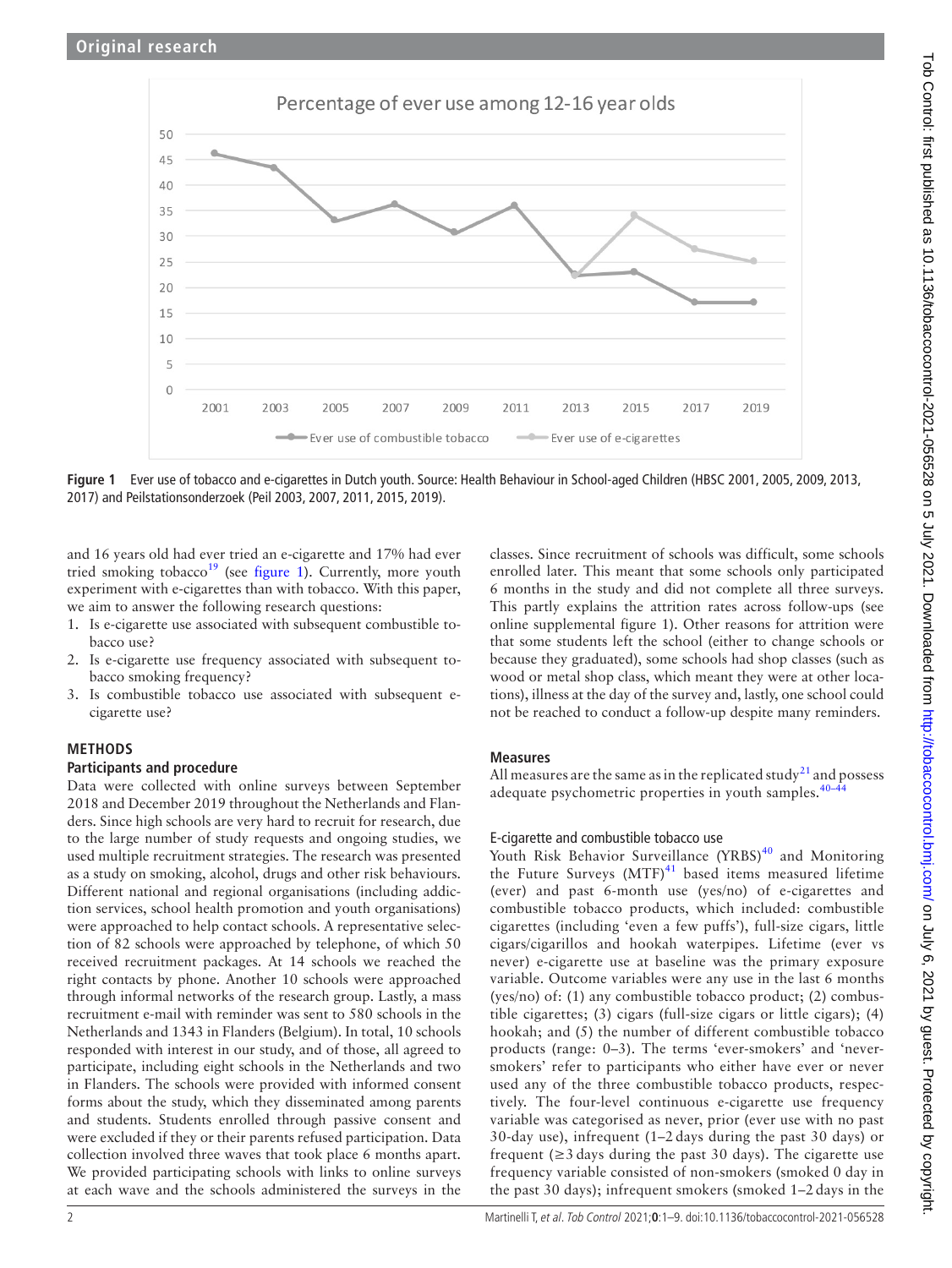<span id="page-2-0"></span>

| Table 1                                   | Sample characteristics by baseline ever e-cigarette use status among baseline never smokers |                                 |                        |                          |
|-------------------------------------------|---------------------------------------------------------------------------------------------|---------------------------------|------------------------|--------------------------|
|                                           |                                                                                             | <b>Baseline e-cigarette use</b> |                        | Contrast by ever e-      |
| Outcome                                   | <b>Overall</b><br>$(n=2185)$                                                                | Never use<br>$(n=1994)$         | Ever use<br>$(n=191)$  | cigarette use<br>P value |
| Sociodemographics                         |                                                                                             |                                 |                        |                          |
| Sex, n (%)                                |                                                                                             |                                 |                        | $< 0.001*$               |
| Girls                                     | 1160 (53.1)                                                                                 | 1097 (55.0)                     | 63 (33.0)              |                          |
| Boys                                      | 1025 (46.9)                                                                                 | 897 (45.0)                      | 128 (67.0)             |                          |
| Age, M (95% CI)                           | 13.62 (13.56 to 13.67)                                                                      | 13.57 (13.51 to 13.62)          | 14.16 (13.99 to 14.34) | $< 0.001$ †              |
| Ethnicity, n (%)                          |                                                                                             |                                 |                        | $0.063*$                 |
| Dutch                                     | 1978 (90.5)                                                                                 | 1816 (91.1)                     | 162 (84.8)             |                          |
| Belgian                                   | 76 (3.5)                                                                                    | 65(3.3)                         | 11(5.8)                |                          |
| Polish                                    | 8(0.4)                                                                                      | 7(0.4)                          | 1(0.5)                 |                          |
| Turkish                                   | 30 (1.4)                                                                                    | 24 (1.2)                        | 6(3.1)                 |                          |
| German                                    | 5(0.2)                                                                                      | 5(0.3)                          | $\overline{0}$         |                          |
| <b>British</b>                            | 4(0.2)                                                                                      | 4(0.2)                          | $\mathbf 0$            |                          |
| Moroccan                                  | 16(0.7)                                                                                     | 13(0.7)                         | 3(1.6)                 |                          |
| Chinese                                   | 6(0.3)                                                                                      | 4(0.2)                          | 2(1.0)                 |                          |
| Italian                                   | 5(0.2)                                                                                      | 5(0.3)                          | $\mathbf 0$            |                          |
| Spanish                                   | 5(0.2)                                                                                      | 5(0.3)                          | $\pmb{0}$              |                          |
| Other, don't want to say or unknown       | 52(2.4)                                                                                     | 47(0.2)                         | 1(0.5)                 |                          |
| Highest parental education, n (%)         |                                                                                             |                                 |                        | 0.029 <sup>‡</sup>       |
| Graduate degree                           | 271 (12.4)                                                                                  | 248 (12.4)                      | 23(12.0)               |                          |
| College graduate                          | 478 (21.9)                                                                                  | 426 (21.4)                      | 52 (27.2)              |                          |
| Secondary higher education                | 368 (16.8)                                                                                  | 347 (17.4)                      | 21(11.0)               |                          |
| Vocational education                      | 301 (13.8)                                                                                  | 267 (13.4)                      | 34 (17.8)              |                          |
| Secondary vocational education            | 211(9.7)                                                                                    | 189 (9.5)                       | 22 (11.5)              |                          |
| Lower vocational education                | 42 (1.9)                                                                                    | 34(1.7)                         | 8(4.2)                 |                          |
| Primary school                            | 14(0.6)                                                                                     | 13(0.7)                         | 1(0.5)                 |                          |
| None                                      | 23(1.1)                                                                                     | 22(1.1)                         | 1(0.5)                 |                          |
| Don't know                                | 477 (21.8)                                                                                  | 448 (22.5)                      | 29 (15.2)              |                          |
| <b>Environmental factors</b>              |                                                                                             |                                 |                        |                          |
| Lives with both biological parents, n (%) | 1729 (79.1)                                                                                 | 1606 (80.5)                     | 123 (64.4)             | $< 0.001*$               |
| Family history of smoking, n (%)          | 1522 (69.7)                                                                                 | 1364 (68.4)                     | 158 (82.7)             | $< 0.001*$               |
| Peer smoking, M (95% CI)                  | 1.32 (1.29 to 1.36)                                                                         | 1.27 (1.24 to 1.31)             | 1.84 (1.64 to 2.04)    | $< 0.001$ †              |
| <b>Intrapersonal factors</b>              |                                                                                             |                                 |                        |                          |
| CESD-Depressive symptoms, M (95% CI)      | 9.91 (9.55 to 10.27)                                                                        | 9.69 (9.32 to 10.07)            | 12.19 (10.84 to 13.55) | $< 0.001$ †              |
| TCI-Impulsivity, M (95% CI)               | 7.99 (7.87 to 8.10)                                                                         | 8.08 (7.97 to 8.20)             | 6.97 (6.55 to 7.39)    | $< 0.001$ †              |
| Ever substance use, n (%)                 | 757 (34.6)                                                                                  | 617 (30.9)                      | 140 (73.3)             | $< 0.001*$               |
| Delinquent behaviour, M (95% CI)          | 14.39 (14.23 to 14.55)                                                                      | 14.13 (13.97 to 14.29)          | 17.08 (16.32 to 17.85) | $< 0.001$ †              |
| Smoking susceptibility, M (95% CI)        | 3.47 (3.43 to 3.51)                                                                         | $3.40$ (3.36 to 3.44)           | 4.20 (4.00 to 4.41)    | $< 0.001$ †              |
| Smoking expectancies, M (95% CI)          | 6.90 (6.85 to 6.95)                                                                         | 6.93 (6.88 to 6.98)             | 6.53 (6.36 to 6.71)    | $< 0.001$ †              |

 $\chi^2$  test.

†Independent samples t-test.

‡Spearman's r test.

CESD, Center for Epidemiologic Studies Depression Scale; M, mean; TCI, Temperament and Character Inventory.

past 30 days); and frequent smokers (smoked ≥3 days in the past 30 days).

### Covariates

Variables that are potentially associated with risk of combustible tobacco use initiation based on previous literature $45-50$ were selected a priori as covariates, as they potentially overlap with both e-cigarette use and tobacco use. Covariate categories are described below.

### **Sociodemographics**

Age, gender, ethnicity and highest parental education represented sociodemographics ([table](#page-2-0) 1 contains response categories). In the main analysis, Belgian participants from

Belgian (Flanders) schools were coded as Dutch students, as they belonged to the ethnic majority (native) group of their school.

# Environmental variables

Environment indicators included family living situation, assessed by asking: 'Who do you live with most of the time?' (both biological parents/other).<sup>46</sup> Family history of smoking was assessed by asking: 'Does anyone in your immediate family (brothers, sisters, parents, or grandparents) have a history of smoking cigarettes?' (yes/no). Peer smoking was measured by asking: 'In the last 30 days, how many of your five closest friends have smoked cigarettes?' (range:  $0-5$ ).<sup>[51](#page-8-16)</sup>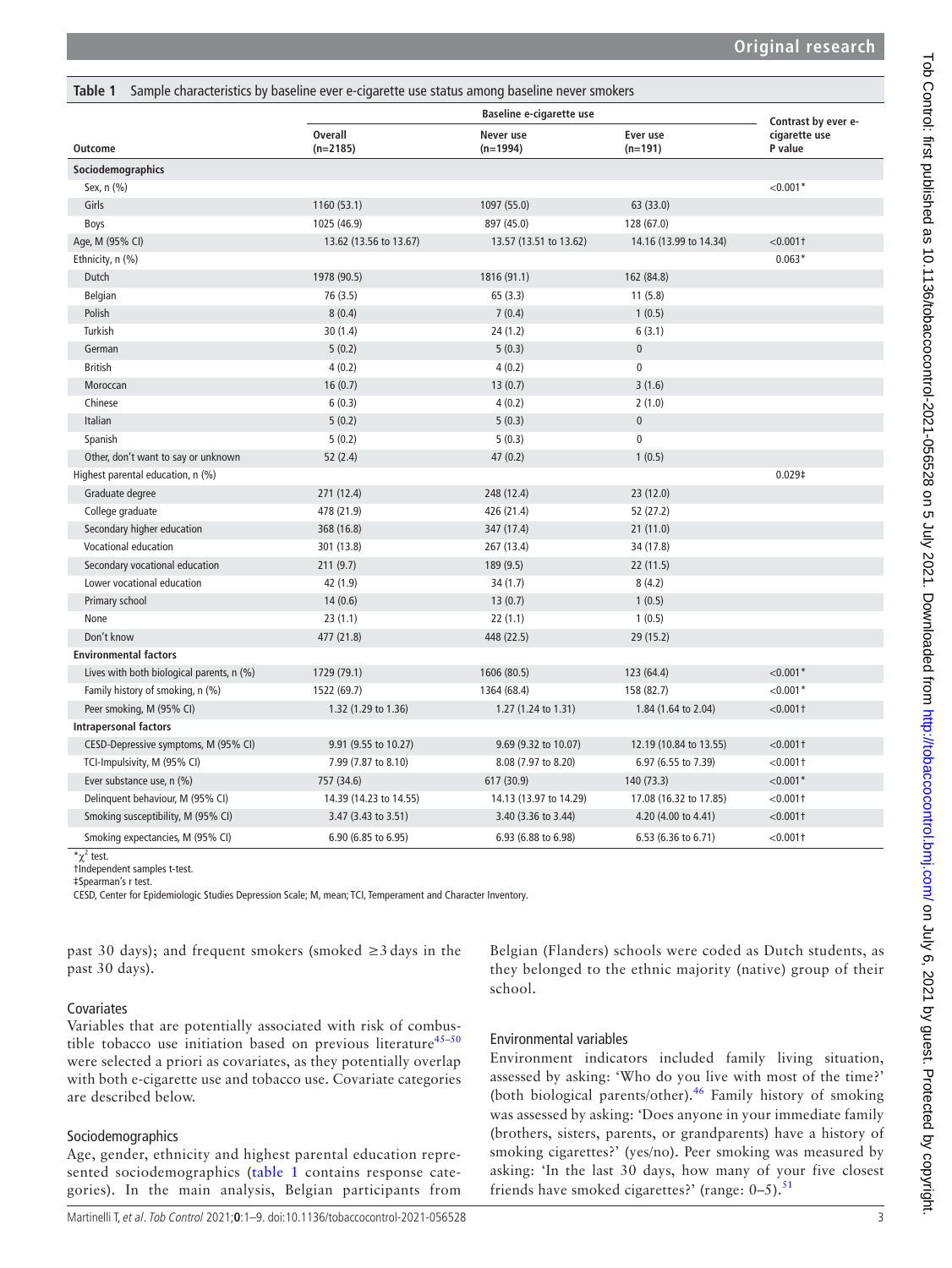### Intrapersonal factors

Personality traits, mental health and psychological processes that are linked to risky behaviour, experimentation and smoking were assessed. Depressive symptoms were assessed through the 20-item Center for Epidemiologic Studies Depression Scale<sup>43</sup> composite sum of past week frequency ratings (eg, 0=Rarely or none of the time  $(0-1 \text{ day})$  to 3=Mostor all of the time (5–7days)). Impulsivity was assessed with Temperament and Character Inventory<sup>52</sup> Impulsivity subscale sum score (eg, 'I often do things based on how I feel at the moment'; range: 0–5). Lifetime use of other (non-nicotine or tobacco) substances was assessed with the MTF and YRBS items on ever use (yes/no) of alcohol and 13 other substances. Delinquent behaviour $^{53}$  was assessed by calculating a mean of frequency ratings for engaging in 11 different behaviours (eg, stealing, lying to parents; 1=Neverto 6=Tenor more times) in the past 6 months. Susceptibility to smoking was measured by using a mean of a three-item index<sup>[44](#page-8-20)</sup> (eg, 'Would you try smoking a cigarette if one of your best friends offered it to you?' (1=Definitelynot, 4=Definitely yes)). Smoking outcome expectancies were assessed by a mean of the two responses for 'I think I might enjoy (…) smoking' and (reversed) 'I think I might feel bad (…) from smoking'  $(1=$ Strongly disagree,  $4=$ Strongly agree).<sup>[54](#page-8-21)</sup>

## **Data analysis**

Following the protocol of Leventhal *et al*, [21](#page-8-4) prevalence and associations of lifetime (ever vs never) e-cigarette use and lifetime (ever vs never) combustible tobacco use in the overall baseline sample were first analysed. Subsequently, study attrition and descriptive statistics in the sample of baseline never smokers were reported. For the primary analyses, separate generalised linear mixed models $55$  for each outcome were used with the follow-up data at two time points (6 and 12 months) as repeated measurements. For research question 1, each binary outcome (eg, any lifetime combustible tobacco product, cigarettes, cigars, hookah) was analysed with logistic mixed regression, whereas the 'number of combustible products' outcome was analysed with ordinal mixed regression. All models included baseline e-cigarette ever use, school and time (6-month vs 12-month follow-up) as fixed effects and were fit with and without adjustment for all covariates. To examine whether the association between baseline e-cigarette use and combustible tobacco use differed across follow-ups, the baseline 'e-cigarette  $\times$  time' interaction term was added to each model. If this interaction was significant, the association between e-cigarette use and the outcome was examined separately for the 6 and 12-month follow-ups, including differences in outcome for ever and never use of e-cigarettes at baseline. If not significant, the interaction term was removed from the model, and associations between baseline e-cigarette use and the outcome were averaged across both follow-ups. Participants with missing data on baseline e-cigarette use or baseline measurements of the outcome variable were not included. For research question 2, an ordinal logistic mixed regression model was used to determine the association between baseline frequency of e-cigarette use and follow-up frequency of smoking, fit with and without adjustment for covariates, but always adjusting for time, school and baseline smoking frequency.<sup>22</sup> Finally, for research question 3, on the association between baseline combustible tobacco ever use and ever use of e-cigarettes at follow-ups among never users of e-cigarettes at baseline, a similar analysis protocol as research question 1 was used: a binary logistic mixed regression model predicting e-cigarette use from baseline ever tobacco use status (with and without adjustment for covariates).

To account for missing data, multiple imputation was done with an imputation model that was identical to the analysis model including the covariates. The fully conditional specification method was used, $56$  which has been shown to yield unbiased parameter estimates and SEs.<sup>5758</sup> To obtain unbiased estimates of the relations between the predictor variables and the outcomes, missing data on baseline covariates and on the outcome variables were imputed. $59$  An analysis done on imputed data sets introduces power loss and also some uncertainty concerning the p value. By taking the number of imputations at least as large as the proportion of incomplete cases, 80 imputations in the present analysis, this is estimated to yield an acceptable power loss<sup>[59](#page-8-26)</sup> and a Monte Carlo SE of the p value 0.05 less than 0.01.<sup>[55](#page-8-22)</sup> Although analysis with multiply imputed data is valid under the assumption of missingness at random,<sup>56</sup> this assumption cannot be tested. Therefore, for research question 1, a sensitivity analysis was performed using imputations according to a scenario violating this assumption. We chose to impute according to a pessimistic scenario, in that it decreased the association between baseline e-cigarette use and an outcome, by imputing the smoking outcome at follow-up in the same way for both baseline ever and never e-cigarette users. At each follow-up, the highest schoolspecific incidences of each outcome were taken as smoking probabilities for the imputation. Significance was set to 0.05 and all tests were two tailed. All primary analyses were conducted in Mplus V.7.2.

# **Role of funding source**

The funder had no role in the study design, the collection or analysis of the data, the interpretation of data, the writing of the report or the decision to submit the article for publication.

# **RESULTS**

### **Study sample**

All students in the recruited schools were eligible to participate and enrolled (n=2845). Data were collected for 2839 participants at baseline, including 2185 participants who never smoked tobacco at baseline, of which 1276 (58%) and 1025 (47%) participants completed the 6 and 12-month follow-ups, respectively. The analytical sample available for analyses across waves for research question 1 is depicted in [online supplemental figure](https://dx.doi.org/10.1136/tobaccocontrol-2021-056528) [1.](https://dx.doi.org/10.1136/tobaccocontrol-2021-056528)

# **Descriptive analyses**

[Table](#page-2-0) 1 shows that boys were more likely than girls to have ever used e-cigarettes. Furthermore, age, highest parental education and all environmental and intrapersonal factors showed significant associations with e-cigarette use at baseline.

[Table](#page-4-0) 2 shows that in the combined sample of ever and never smokers, baseline e-cigarette use was positively associated with baseline use (ever) of combustible tobacco products. Prevalence of combustible tobacco products was between 5.6% (cigars) and 17.8% (cigarettes). 21.6% (n=603) of participants reported ever use of e-cigarettes; 14.7% (n=412) ever use of e-cigarettes as well as combustible tobacco; 7.1% (n=197) combustible tobacco only; and 71.4% (n=1994) never used e-cigarettes nor combustible tobacco.

### **Associations between baseline e-cigarette ever use and combustible tobacco ever use at follow-ups in baseline never smokers**

[Table](#page-4-1) 3 shows that, among never smokers, baseline ever e-cigarette users were more likely than never users to have used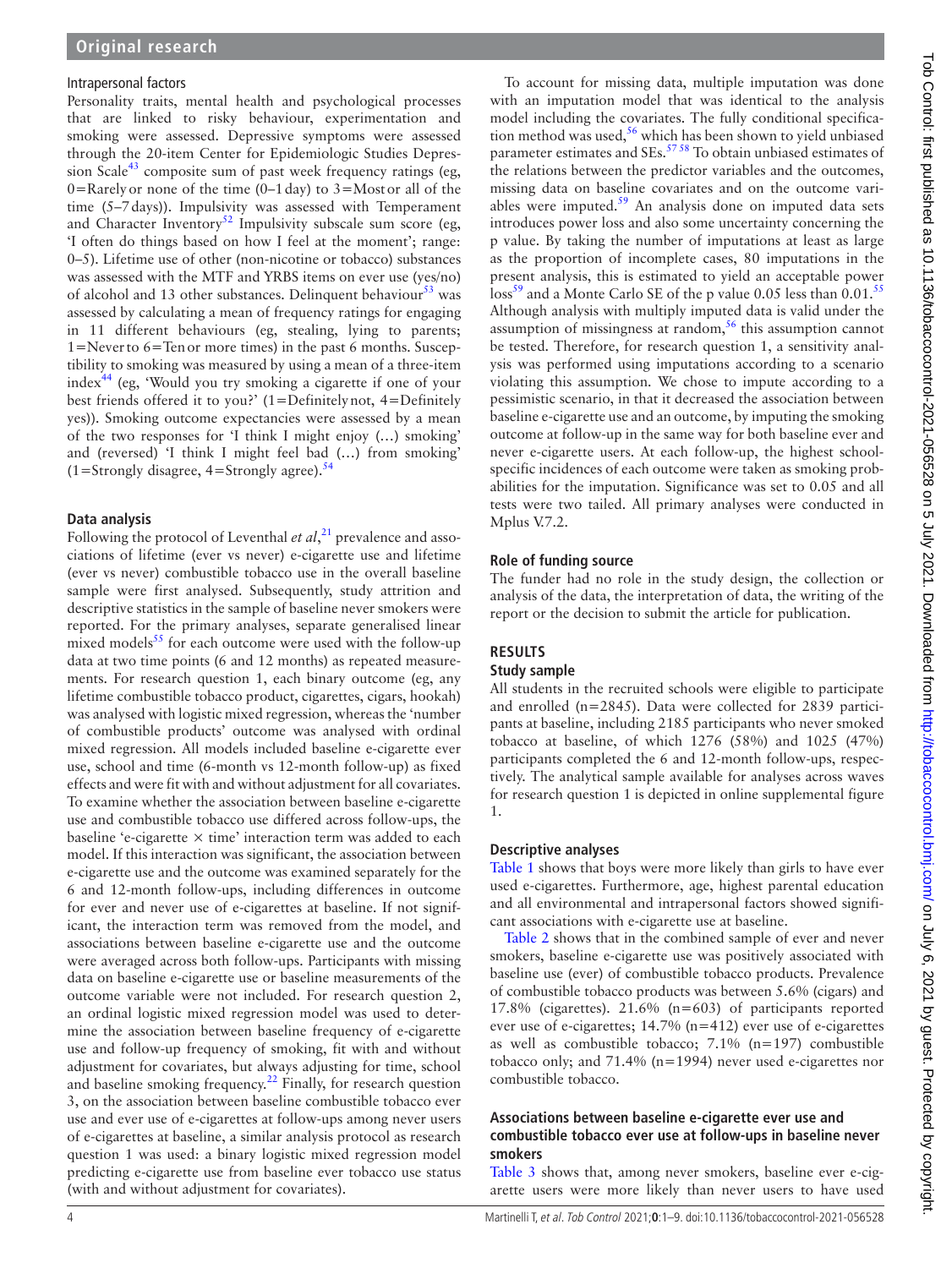<span id="page-4-0"></span>**Table 2** Prevalence and cross-sectional association of baseline e-cigarette use and combustible tobacco use in combined sample of baseline ever smokers and never smokers

|                                                            |                       | Baseline e-cigarette never |                    | Baseline e-cigarette ever Difference in prevalence rates |            |
|------------------------------------------------------------|-----------------------|----------------------------|--------------------|----------------------------------------------------------|------------|
| Baseline ever use                                          | Overall<br>$(n=2794)$ | users<br>$(n=2191)$        | users<br>$(n=603)$ | % (95% CI)                                               | P value    |
| Any combustible tobacco product, n (%)                     | 609 (21.8)            | 197(9.0)                   | 412 (68.3)         | 59.3 (55.4 to 63.2)                                      | $< 0.001*$ |
| Combustible cigarettes, n (%)                              | 496 (17.8)            | 151 (6.9)                  | 345 (57.2)         | 50.3 (46.2 to 54.4)                                      | $< 0.001*$ |
| Cigars, $n$ $(\%)$ †                                       | 157(5.6)              | 28(1.3)                    | 129(21.4)          | 20.1 (16.8 to 23.4)                                      | $< 0.001*$ |
| Hookah, n (%)‡                                             | 339 (12.2)            | 81(3.7)                    | 258 (42.8)         | 34.1 (30.0 to 38.2)                                      | $< 0.001*$ |
| Number of different combustible<br>tobacco products, n (%) |                       |                            |                    |                                                          | $< 0.001*$ |
| 0                                                          | 2185 (78.2)           | 1994 (91.0)                | 191 (31.7)         |                                                          |            |
|                                                            | 324 (11.6)            | 142(6.5)                   | 182 (30.2)         |                                                          |            |
|                                                            | 187(6.7)              | 47(2.1)                    | 140 (23.2)         |                                                          |            |
| 3                                                          | 98(3.5)               | 8(0.4)                     | 90 (14.9)          |                                                          |            |

 $\pi \chi^2$  test.

¶n=1025. \*\*n=1023.

†Due to missing data for each respective variable, denominators are n=2793.

‡Due to missing data for each respective variable, denominators are n=2790.

combustible tobacco at 6-month (23.2% vs 5.5%; % difference=17.7; 95% CI 9.8 to 25.6) and 12-month (44.4% vs 10.8%; % difference=33.6; 95% CI 23.1 to 44.1) follow-ups. [Table](#page-5-0) 4 displays the results after imputation. Interaction of e-cigarette use (ever) with time was significant (OR=3.03; 95% CI 1.39 to 6.63) in the unadjusted analysis. Separate analyses at both follow-ups indicated a stronger association for baseline e-cigarette use and combustible tobacco use at the 12-month follow-up (OR=11.39; 95% CI 6.04 to 21.50), compared with the 6-month follow-up (OR=3.76; 95% CI 2.12 to 6.65). Analysis for time (of follow-up) was significant for both e-cigarette ever and never users, indicating an increase in the use of combustible tobacco across time in both groups. In the adjusted model, the interaction between baseline e-cigarette use and time was also significant for any combustible tobacco product use (OR=2.99; 95% CI 1.37 to 6.50). Furthermore, baseline e-cigarette use was associated more with any combustible tobacco use at 12-month follow-up (OR=5.63; 95% CI 3.04 to 10.42), compared with the 6-month follow-up (OR=1.89; 95% CI 1.05 to 3.37).

[Table](#page-4-1) 3 also shows that, among never smokers, e-cigarette use (ever vs never) at baseline was positively associated with higher odds of smoking cigarettes, cigars and hookah. In the unadjusted analyses in [table](#page-5-0) 4, e-cigarette use (ever vs never) at baseline was

|                                                          |                              | <b>Baseline e-cigarette use</b> |                       | Difference in prevalence rates |         |
|----------------------------------------------------------|------------------------------|---------------------------------|-----------------------|--------------------------------|---------|
| Use in the prior 6 months                                | <b>Overall</b><br>$(n=2185)$ | Never use<br>$(n=1994)$         | Ever use<br>$(n=191)$ | % (95% CI)                     | P value |
| 6-month follow-up                                        |                              |                                 |                       |                                |         |
| Any combustible tobacco product, n (%)*                  | 90(7.1)                      | 64(5.5)                         | 26(23.2)              | 17.7 (9.8 to 25.6)             | < 0.001 |
| Combustible cigarettes, n (%)t                           | 63(4.9)                      | 43(3.7)                         | 20 (17.9)             | 14.2 (7.0 to 21.4)             | < 0.001 |
| Cigars, $n$ (%) $\ddagger$                               | 15(1.2)                      | 11(0.9)                         | 4(3.6)                | $2.7$ (-0.8 to 6.2)            | 0.014   |
| Hookah, n (%)§                                           | 33(2.6)                      | 22(1.9)                         | 11(9.9)               | 8.0 (2.4 to 13.6)              | < 0.001 |
| Number of different combustible tobacco products, n (%)+ |                              |                                 |                       |                                | < 0.001 |
| $\pmb{0}$                                                | 1185 (92.9)                  | 1099 (94.5)                     | 86 (76.8)             |                                |         |
| 1                                                        | 72 (5.6)                     | 55 (4.7)                        | 17(15.2)              |                                |         |
| $\overline{2}$                                           | 15(1.2)                      | 6(0.5)                          | 9(8.0)                |                                |         |
| $\overline{3}$                                           | 3(0.2)                       | 3(0.3)                          | 0(0.0)                |                                |         |
| 12-month follow-up                                       |                              |                                 |                       |                                |         |
| Any combustible tobacco product, n (%)¶                  | 141 (13.8)                   | 101 (10.8)                      | 40 (44.4)             | 33.6 (23.1 to 44.1)            | < 0.001 |
| Combustible cigarettes, n (%)¶                           | 118(11.5)                    | 85(9.1)                         | 33(36.7)              | 27.6 (17.5 to 37.7)            | < 0.001 |
| Cigars, $n$ (%)**                                        | 18(1.8)                      | 14(1.5)                         | 4(4.4)                | $2.9$ (-1.4 to 7.2)            | 0.042   |
| Hookah, n (%)**                                          | 47(4.6)                      | 35(3.8)                         | 12(13.3)              | 9.5 (2.3 to 16.6)              | < 0.001 |
| Number of different combustible tobacco products, n (%)¶ |                              |                                 |                       |                                | < 0.001 |
| $\bf{0}$                                                 | 884 (86.2)                   | 834 (89.2)                      | 50(55.6)              |                                |         |
| 1                                                        | 106(10.3)                    | 74 (7.9)                        | 32 (35.6)             |                                |         |
| $\overline{2}$                                           | 28(2.7)                      | 21(2.2)                         | 7(7.8)                |                                |         |
| 3                                                        | 7(0.7)                       | 6(0.6)                          | 1(1.1)                |                                |         |

<span id="page-4-1"></span>**Table 3** Prevalence of past 6-month combustible tobacco use at 6 and 12-month follow-ups by baseline e-cigarette ever use among baseline never smokers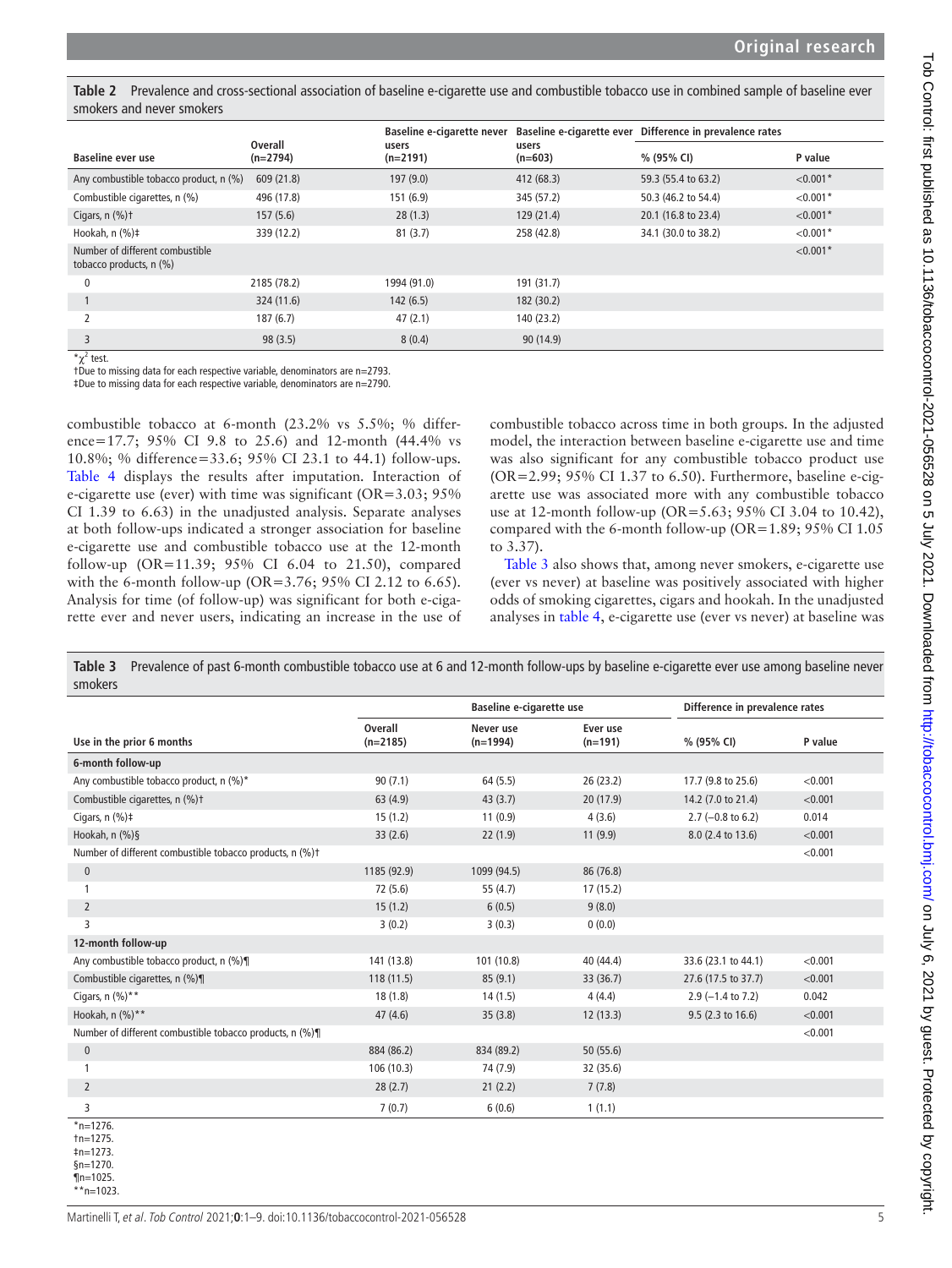<span id="page-5-0"></span>

| Association of baseline e-cigarette ever use and covariates to combustible tobacco use outcomes at 6 and 12-month follow-ups among baseline never smokers<br>Table 4                                                                                                                                                                                                                                                                                                                                                                                                                                                                                                                                                                                                                                                                                                                                                                                                                                                                                                                           |                       |         |                                    |         |                               |         |                      |         |                               |         |
|------------------------------------------------------------------------------------------------------------------------------------------------------------------------------------------------------------------------------------------------------------------------------------------------------------------------------------------------------------------------------------------------------------------------------------------------------------------------------------------------------------------------------------------------------------------------------------------------------------------------------------------------------------------------------------------------------------------------------------------------------------------------------------------------------------------------------------------------------------------------------------------------------------------------------------------------------------------------------------------------------------------------------------------------------------------------------------------------|-----------------------|---------|------------------------------------|---------|-------------------------------|---------|----------------------|---------|-------------------------------|---------|
|                                                                                                                                                                                                                                                                                                                                                                                                                                                                                                                                                                                                                                                                                                                                                                                                                                                                                                                                                                                                                                                                                                |                       |         |                                    |         | Outcome                       |         |                      |         |                               |         |
|                                                                                                                                                                                                                                                                                                                                                                                                                                                                                                                                                                                                                                                                                                                                                                                                                                                                                                                                                                                                                                                                                                | Any tobacco product   |         | <b>istible</b> cigarettes<br>Combu |         | Cigars                        |         | Hookah               |         | Number of tobacco products    |         |
| Baseline regressors and covariates                                                                                                                                                                                                                                                                                                                                                                                                                                                                                                                                                                                                                                                                                                                                                                                                                                                                                                                                                                                                                                                             | OR (95% CI)*          | P value | $%$ CI) <sup>*</sup><br>OR (95     | P value | OR (95% CI)*                  | P value | OR (95% CI)*         | P value | OR (95% CI)+                  | P value |
| <b>Unadjusted</b> models                                                                                                                                                                                                                                                                                                                                                                                                                                                                                                                                                                                                                                                                                                                                                                                                                                                                                                                                                                                                                                                                       |                       |         |                                    |         |                               |         |                      |         |                               |         |
| E-cigarette ever (vs never) use                                                                                                                                                                                                                                                                                                                                                                                                                                                                                                                                                                                                                                                                                                                                                                                                                                                                                                                                                                                                                                                                |                       |         |                                    |         |                               |         |                      |         |                               |         |
| Smoking outcome at 6 months                                                                                                                                                                                                                                                                                                                                                                                                                                                                                                                                                                                                                                                                                                                                                                                                                                                                                                                                                                                                                                                                    | 3.76 (2.12 to 6.65)   | 0.001   | $.07$ to $7.71$ )<br>4.00 (2.      | 0.001   | 3.99 (1.62 to 9.86)           | 0.003   | 5.52 (2.74 to 11.12) | 0.001   | 3.90 (2.22 to 6.85)           | 0.001   |
| Smoking outcome at 12 months                                                                                                                                                                                                                                                                                                                                                                                                                                                                                                                                                                                                                                                                                                                                                                                                                                                                                                                                                                                                                                                                   | 11.39 (6.04 to 21.50) | 0.001   | 9.70 (5.12 to 18.37)               | 0.001   | 3.99 (1.62 to 9.86)           | 0.003   | 5.52 (2.74 to 11.12) | 0.001   | 8.40 (4.64 to 15.21)          | 0.001   |
| Time (12 vs 6 months): e-cigarette never                                                                                                                                                                                                                                                                                                                                                                                                                                                                                                                                                                                                                                                                                                                                                                                                                                                                                                                                                                                                                                                       | 1.98 (1.41 to 2.78)   | 0.001   | 2.43 (1.60 to 3.70)                | 0.001   | 1.53 (0.73 to 3.17)           | 0.26    | 2.01 (1.20 to 3.36)  | 0.008   | 2.00 (1.43 to 2.82)           | 0.001   |
| Time (12 vs 6 months): e-cigarette ever                                                                                                                                                                                                                                                                                                                                                                                                                                                                                                                                                                                                                                                                                                                                                                                                                                                                                                                                                                                                                                                        | 6.00(2.98 to 12.11)   | 0.001   | 5.89 (2.79 to 12.44)               | 0.001   | 1.53(0.73 to 3.17)            | 0.26    | 2.01 (1.20 to 3.36)  | 0.008   | 4.32 (2.15 to 8.70)           | 0.001   |
| Ever e-cigarette use x time#                                                                                                                                                                                                                                                                                                                                                                                                                                                                                                                                                                                                                                                                                                                                                                                                                                                                                                                                                                                                                                                                   | 3.03 (1.39 to 6.63)   | 0.006   | 2.43 (1.07 to 5.48)                | 0.033   | 1.44 (0.25 to 8.47)           | 0.69    | 1.59 (0.48 to 5.24)  | 0.45    | 2.15 (1.01 to 4.58)           | 0.046   |
| Adjusted models                                                                                                                                                                                                                                                                                                                                                                                                                                                                                                                                                                                                                                                                                                                                                                                                                                                                                                                                                                                                                                                                                |                       |         |                                    |         |                               |         |                      |         |                               |         |
| Categorical covariates                                                                                                                                                                                                                                                                                                                                                                                                                                                                                                                                                                                                                                                                                                                                                                                                                                                                                                                                                                                                                                                                         |                       |         |                                    |         |                               |         |                      |         |                               |         |
| Girls (vs boys)                                                                                                                                                                                                                                                                                                                                                                                                                                                                                                                                                                                                                                                                                                                                                                                                                                                                                                                                                                                                                                                                                | 0.94(0.68 to 1.30)    | 0.73    | .65 to 1.33)<br>0.93(0.            | 0.69    | 0.65(0.31 to 1.38)            | 0.27    | 0.90(0.53 to 1.54)   | 0.71    | 0.92(0.67 to 1.27)            | 0.63    |
| Dutch (vs other) ethnicity                                                                                                                                                                                                                                                                                                                                                                                                                                                                                                                                                                                                                                                                                                                                                                                                                                                                                                                                                                                                                                                                     | 0.42(0.22 to 0.79)    | 0.007   | 0.65(0.31 to 1.37)                 | 0.26    | 0.55 (0.16 to 1.88)           | 0.34    | 0.22(0.08 to 0.55)   | 0.001   | 0.42 (0.23 to 0.78)           | 0.006   |
| Lives with both parents (vs other)                                                                                                                                                                                                                                                                                                                                                                                                                                                                                                                                                                                                                                                                                                                                                                                                                                                                                                                                                                                                                                                             | 0.86(0.59 to 1.25)    | 0.42    | .63 to 1.36)<br>0.92(0.            | 0.69    | 0.75(0.35 to 1.63)            | 0.47    | 0.95(0.51 to 1.75)   | 0.86    | 0.88 (0.62 to 1.26)           | 0.48    |
| Substance ever (vs never) use                                                                                                                                                                                                                                                                                                                                                                                                                                                                                                                                                                                                                                                                                                                                                                                                                                                                                                                                                                                                                                                                  | 1.73 (1.21 to 2.47)   | 0.002   | 1.74 (1.16 to 2.61)                | 0.007   | 1.62 (0.74 to 3.56)           | 0.23    | 1.54 (0.84 to 2.83)  | 0.16    | 1.68 (1.18 to 2.40)           | 0.004   |
| Family history of smoking (yes vs no)                                                                                                                                                                                                                                                                                                                                                                                                                                                                                                                                                                                                                                                                                                                                                                                                                                                                                                                                                                                                                                                          | 0.93(0.67 to 1.29)    | 0.66    | 64 to 1.34)<br>0.93(0.             | 0.68    | $0.61$ $(0.28$ to $1.31)$     | 0.20    | 0.86(0.49 to 1.50)   | 0.59    | 0.93(0.66 to 1.32)            | 0.69    |
| Continuous covariates§                                                                                                                                                                                                                                                                                                                                                                                                                                                                                                                                                                                                                                                                                                                                                                                                                                                                                                                                                                                                                                                                         |                       |         |                                    |         |                               |         |                      |         |                               |         |
| Age                                                                                                                                                                                                                                                                                                                                                                                                                                                                                                                                                                                                                                                                                                                                                                                                                                                                                                                                                                                                                                                                                            | 1.13(0.96 to 1.34)    | 0.14    | $.97 \text{ to } 1.42$<br>1.18(0.  | 0.10    | 1.10 $(0.75$ to 1.63)         | 0.62    | 1.08(0.81 to 1.43)   | 0.51    | 1.13(0.96 to 1.34)            | 0.15    |
| Parental education                                                                                                                                                                                                                                                                                                                                                                                                                                                                                                                                                                                                                                                                                                                                                                                                                                                                                                                                                                                                                                                                             | 1.00(0.85 to 1.19)    | 0.96    | 1.04 (0.88 to 1.23)                | 0.65    | $0.78(0.54 \text{ to } 1.12)$ | 0.17    | 1.10 (0.85 to 1.43)  | 0.46    | 1.01 (0.86 to 1.17)           | 0.95    |
| Peer smoking                                                                                                                                                                                                                                                                                                                                                                                                                                                                                                                                                                                                                                                                                                                                                                                                                                                                                                                                                                                                                                                                                   | 1.11 (0.96 to 1.27)   | 0.17    | 94 to 1.25)<br>1.09(0.             | 0.26    | 1.03(0.77 to 1.37)            | 0.85    | 1.12(0.91 to 1.39)   | 0.28    | 1.09 (0.96 to 1.25)           | 0.17    |
| CESD-Depressive symptoms                                                                                                                                                                                                                                                                                                                                                                                                                                                                                                                                                                                                                                                                                                                                                                                                                                                                                                                                                                                                                                                                       | 1.06(0.91 to 1.24)    | 0.47    | 1.09(0.91 to 1.29)                 | 0.35    | 1.05(0.75 to 1.45)            | 0.79    | 1.00(0.80 to 1.25)   | 1.00    | 1.07(0.92 to 1.24)            | 0.36    |
| TCI-Impulsivity                                                                                                                                                                                                                                                                                                                                                                                                                                                                                                                                                                                                                                                                                                                                                                                                                                                                                                                                                                                                                                                                                | 0.90(0.77 to 1.06)    | 0.21    | .76 to 1.06)<br>0.90(0.            | 0.20    | 0.70(0.47 to 1.03)            | 0.07    | 0.93(0.73 to 1.17)   | 0.53    | 0.89(0.76 to 1.04)            | 0.14    |
| Delinquent behaviour                                                                                                                                                                                                                                                                                                                                                                                                                                                                                                                                                                                                                                                                                                                                                                                                                                                                                                                                                                                                                                                                           | 1.03 (0.89 to 1.20)   | 0.65    | .88 to 1.22)<br>1.04(0.            | 0.66    | 1.18 (0.93 to 1.50)           | 0.17    | 1.15(0.92 to 1.44)   | 0.23    | 1.05(0.91 to 1.21)            | 0.53    |
| Smoking susceptibility                                                                                                                                                                                                                                                                                                                                                                                                                                                                                                                                                                                                                                                                                                                                                                                                                                                                                                                                                                                                                                                                         | 1.27 (1.10 to 1.46)   | 0.001   | 1.31 (1.13 to 1.52)                | 0.001   | 1.17(0.85 to 1.62)            | 0.33    | 0.91 (0.71 to 1.17)  | 0.47    | 1.22 (1.07 to 1.39)           | 0.002   |
| Smoking expectancies                                                                                                                                                                                                                                                                                                                                                                                                                                                                                                                                                                                                                                                                                                                                                                                                                                                                                                                                                                                                                                                                           | 0.96(0.81 to 1.13)    | 0.62    | 76 to 1.07)<br>0.90(0.             | 0.22    | 1.14(0.75 to 1.74)            | 0.54    | 1.06(0.81 to 1.39)   | 0.68    | $0.97(0.82 \text{ to } 1.13)$ | 0.67    |
| Regressors                                                                                                                                                                                                                                                                                                                                                                                                                                                                                                                                                                                                                                                                                                                                                                                                                                                                                                                                                                                                                                                                                     |                       |         |                                    |         |                               |         |                      |         |                               |         |
| E-cigarette ever (vs never) use                                                                                                                                                                                                                                                                                                                                                                                                                                                                                                                                                                                                                                                                                                                                                                                                                                                                                                                                                                                                                                                                |                       |         |                                    |         |                               |         |                      |         |                               |         |
| Smoking outcome at 6 months                                                                                                                                                                                                                                                                                                                                                                                                                                                                                                                                                                                                                                                                                                                                                                                                                                                                                                                                                                                                                                                                    | 1.89 (1.05 to 3.37)   | 0.032   | 98 to 3.79)<br>1.93(0.             | 0.058   | 1.92 (0.75 to 4.93)           | 0.18    | 3.69 (1.75 to 7.77)  | 0.001   | 2.04 (1.16 to 3.60)           | 0.0124  |
| Smoking outcome at 12 months                                                                                                                                                                                                                                                                                                                                                                                                                                                                                                                                                                                                                                                                                                                                                                                                                                                                                                                                                                                                                                                                   | 5.63 (3.04 to 10.42)  | 0.001   | .42 to 8.68)<br>4.58 (2.           | 0.001   |                               |         |                      |         | 4.32 (2.40 to 7.76)           | 0.001   |
| Time (12 vs 6 months): e-cigarette never                                                                                                                                                                                                                                                                                                                                                                                                                                                                                                                                                                                                                                                                                                                                                                                                                                                                                                                                                                                                                                                       | 1.98 (1.41 to 2.79)   | 0.001   | 60 to 3.72)<br>2.44(1.             | 0.001   | 1.53(0.73 to 3.17)            | 0.26    | 2.01 (1.20 to 3.35)  | 0.008   | 2.01 (1.43 to 2.83)           | 0.001   |
| Time (12 vs 6 months): e-cigarette ever                                                                                                                                                                                                                                                                                                                                                                                                                                                                                                                                                                                                                                                                                                                                                                                                                                                                                                                                                                                                                                                        | 5.92 (2.95 to 11.87)  | 0.001   | .77 to 12.19)<br>5.82 (2.          | 0.001   |                               |         |                      |         | 4.25 (2.12 to 8.55)           | 0.001   |
| Ever e-cigarette use x time#                                                                                                                                                                                                                                                                                                                                                                                                                                                                                                                                                                                                                                                                                                                                                                                                                                                                                                                                                                                                                                                                   | 2.99 (1.37 to 6.50)   | 0.006   | 06 to 5.37)<br>2.38(1.             | 0.036   | 1.43 (0.25 to 8.36)           | 0.69    | 1.58 (0.48 to 5.20)  | 0.45    | 2.12 (1.00 to 4.49)           | 0.051   |
| fOR from repeated ordinal logistic regression model predicting respective outcome from baseline ever e-cigarette use status (yes/no) including school fixed effects, with the OR expressing the change in ods of being in a ca<br>(marginally) significant, the effect of e-cigarette use is examined averaged across and is thus also the space of the fect of the is examined averaged across and is thus also the same for never users of e-cigarettes.<br>§Cont<br>tff interaction term is significant (ps20.05) or marginally significant (ps2.10), the effect of e-cigarette use is examined both at 6 and 12- month follow-ups, and the effect of time is examined both for never and ever use<br>*OR from repeated binary logistic regression model predicting respective outcome from baseline ever e-cigarette use status (yes/no) including school fixed effects.<br>All analyses include only never users of combustible tobacco products at baseline (n=2185)<br>tobacco products versus being in a category with lower use (3 vs $\leq$ 2, $\geq$ 2 vs $\leq$ 1, $\geq$ 1 vs (). |                       |         |                                    |         |                               |         |                      |         |                               |         |
| CESD, Center for Epidemiologic Studies Depression Scale; TCI, Temperament and Character Inventory.                                                                                                                                                                                                                                                                                                                                                                                                                                                                                                                                                                                                                                                                                                                                                                                                                                                                                                                                                                                             |                       |         |                                    |         |                               |         |                      |         |                               |         |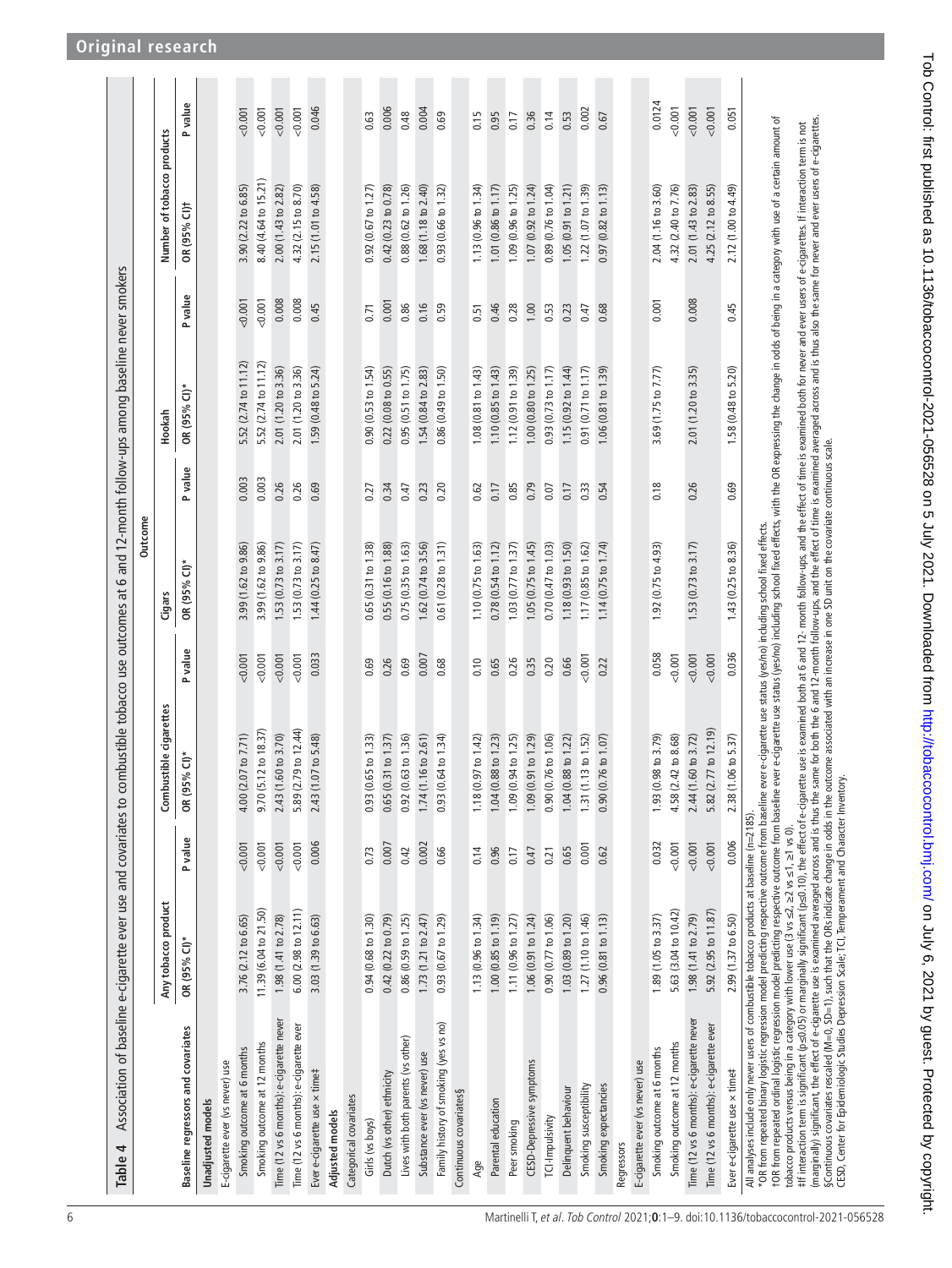also positively associated with each of these outcomes at both follow-ups. In the adjusted model, baseline ever e-cigarette use was associated with cigarette use at the 12-month follow-up and with number of tobacco products at both follow-ups. Interaction with time was not significant for hookah use and cigar use, thus associations of baseline ever use of e-cigarettes with these outcomes averaged across time were examined. The relation between e-cigarette use at baseline and hookah use (averaged over 6 and 12-month follow-ups) was significant (OR=3.69; 95% CI 1.75 to 7.77). Of the intrapersonal factors, only smoking susceptibility was positively associated with combustible tobacco use at both follow-ups (see [table](#page-5-0) 4).

Additional sensitivity analyses were performed (see [online](https://dx.doi.org/10.1136/tobaccocontrol-2021-056528)  [supplemental table 3](https://dx.doi.org/10.1136/tobaccocontrol-2021-056528)). Findings were consistent in the adjusted models for any tobacco use, combustible cigarette use, cigar use and number of tobacco products. For hookah use, there was a significant interaction of e-cigarette use and time. Only the association between e-cigarette use and hookah use at 6-month follow-up remained significant.

### **Association between baseline e-cigarette use frequency and tobacco use frequency at follow-ups**

[Online supplemental table 1](https://dx.doi.org/10.1136/tobaccocontrol-2021-056528) shows that, for the unadjusted model, higher scores on the four-level baseline e-cigarette use frequency variable were associated with greater odds of higher smoking frequency averaged across both follow-ups (OR=2.11; 95% CI 1.69 to 2.64). After adjusting for covariates, this association remained significant (OR=1.63; 95% CI 1.29 to 2.06). In the unadjusted analysis, the positive association between baseline e-cigarette use and follow-up smoking frequency differed between the different baseline smoking groups ( $OR=0.70$ ; 95% CI 0.52 to 0.94,  $p=0.02$ ), the association being stronger among baseline non-smokers (n=2180; OR=2.53; 95% CI 1.99 to 3.23) than baseline infrequent (smoked 1–2 in the past 30 days; n=41; OR=1.84; 95% CI 1.46 to 2.31) and frequent (smoked ≥3 in the past 30 days; n=127; OR=1.33; 95% CI 0.89 to 1.99) smokers (not shown in [online supplemental table 1\)](https://dx.doi.org/10.1136/tobaccocontrol-2021-056528).

### **Association between baseline ever smoking and followup ever e-cigarette use at follow-ups in baseline never e-cigarette users**

[Online supplemental table 2](https://dx.doi.org/10.1136/tobaccocontrol-2021-056528) shows that among never users of e-cigarettes, smoking at baseline was positively associated with higher odds of using e-cigarettes averaged across both follow-ups for the unadjusted (OR=5.22;  $95\%$  CI 3.06 to 8.92) and adjusted (OR=3.10; 95% CI 1.58 to 6.06) analyses.

### **DISCUSSION**

The current replication study confirms that e-cigarette use by non-smoking adolescents is associated with increased odds of subsequent combustible tobacco smoking initiation; that more frequent e-cigarette use is associated with more frequent subsequent tobacco smoking; and that the 'reverse' association applies, namely that tobacco smoking among never users of e-cigarettes is associated with greater odds of later e-cigarette use. These findings are consistent with previous studies,  $2^{12}$   $2^{230}$   $31$  employ various adjusted analyses and sensitivity analyses and extend the findings from the US to a European context.

Collectively, this suggests that e-cigarettes may indeed act as a gateway to tobacco smoking for youth, as we see that youth who used e-cigarettes are more likely to try smoking tobacco later. We also found a dose-related relation, namely that the higher the frequency of e-cigarette use was at baseline, the higher the

frequency of subsequent tobacco use was at follow-up. This may indicate a causal relation for using both products. Additionally, our analyses suggest a 'reversed' gateway of tobacco smoking to e-cigarette use. Yet, these gateways may operate through different mechanisms. E-cigarettes may be a smoother introduction to tobacco smoking<sup>60</sup>; and reversely, the transition from tobacco smoking to e-cigarette use could point at transitioning to a less harmful behaviour. However, both behaviours may also stem from common risk factors, such as increased propensity to experiment with substances, $14,61-63$  where final choices on which specific substance is used first may depend on personal preferences, circumstances or cultural norms.<sup>[32](#page-8-7)</sup> Dual users of e-cigarettes and cigarettes, for example, share similar characteristics (eg, impulsivity) regardless of which product is used  $first<sup>64</sup>$  $first<sup>64</sup>$  $first<sup>64</sup>$ 

It remains uncertain whether the found associations are causal, which the gateway hypothesis suggests, or an indication of shared risk factors for e-cigarette and tobacco use. While multiple predictors linked to tobacco smoking were addressed in our study, it remains uncertain whether all common liability risks were controlled for. Studies show that at least some youth with low propensity for tobacco smoking, nevertheless, used e-cigarettes.<sup>24 65</sup> 66 Another study found that relative to a propensity-matched control group without initial e-cigarette use, non-smoking adolescent e-cigarette users were less likely to become established smokers (30-day use and 100+ lifetime cigarettes).[67](#page-8-30) This suggests that e-cigarettes do not function as a gateway to tobacco for everyone. Additionally, a study found that the relationship between e-cigarette use and subsequent smoking among adolescents may be weakened through interventions.<sup>[68](#page-8-31)</sup> Likely, multiple mechanisms are complementary and the relation between causes and outcomes is complex and multidirectional.<sup>[69](#page-8-32)</sup>

A critique on quantitative studies on the gateway from e-cigarette to tobacco smoking is that the key question of 'why' is not addressed. $63$  A popular explanation is that the nicotine in e-cigarettes makes individuals dependent and this may cause them to try combustible cigarettes.<sup>[70 71](#page-8-34)</sup> The authors of the original gateway theory even describe nicotine as a gateway drug that primes the brain for other substance use, 'whether the exposure is from smoking tobacco, passive tobacco smoke, or e-cigarettes. $172$  $172$  A qualitative study of youth who use(d) e-cigarettes found that e-cigarettes can be a 'smoother' introduction to the concept of smoking and that they appear to remove boundaries to smoking: 'There used to be a barrier that said either you're a smoker or a non-smoker, now I can smoke without smoking'.<sup>[60](#page-8-27)</sup> Consequently, e-cigarette users get used to the acts and gestures of smoking which facilitates the transition to tobacco smoking. However, information in this area is still limited and more investigation is needed, including studies among tobacco smokers who started with e-cigarettes to assess reasons for taking up smoking.

Evidence and understanding of associations between e-cigarettes and tobacco and the long-term consequences of e-cigarette use among youth are still limited, $2^8$  partly because of the relative novelty of e-cigarettes and still evolving technologies. Until this has been resolved, policymakers should carefully consider whether to act on the dangers (eg, a gateway to tobacco) or rather the benefits (eg, a potentially less harmful alternative to tobacco smoking) of e-cigarettes for smokers. Given the wide availability and marketing of e-cigarettes<sup> $73,74$ </sup> and that available evidence provides reasons for caution, prevention of e-cigarette use among non-smoking youth is recommended.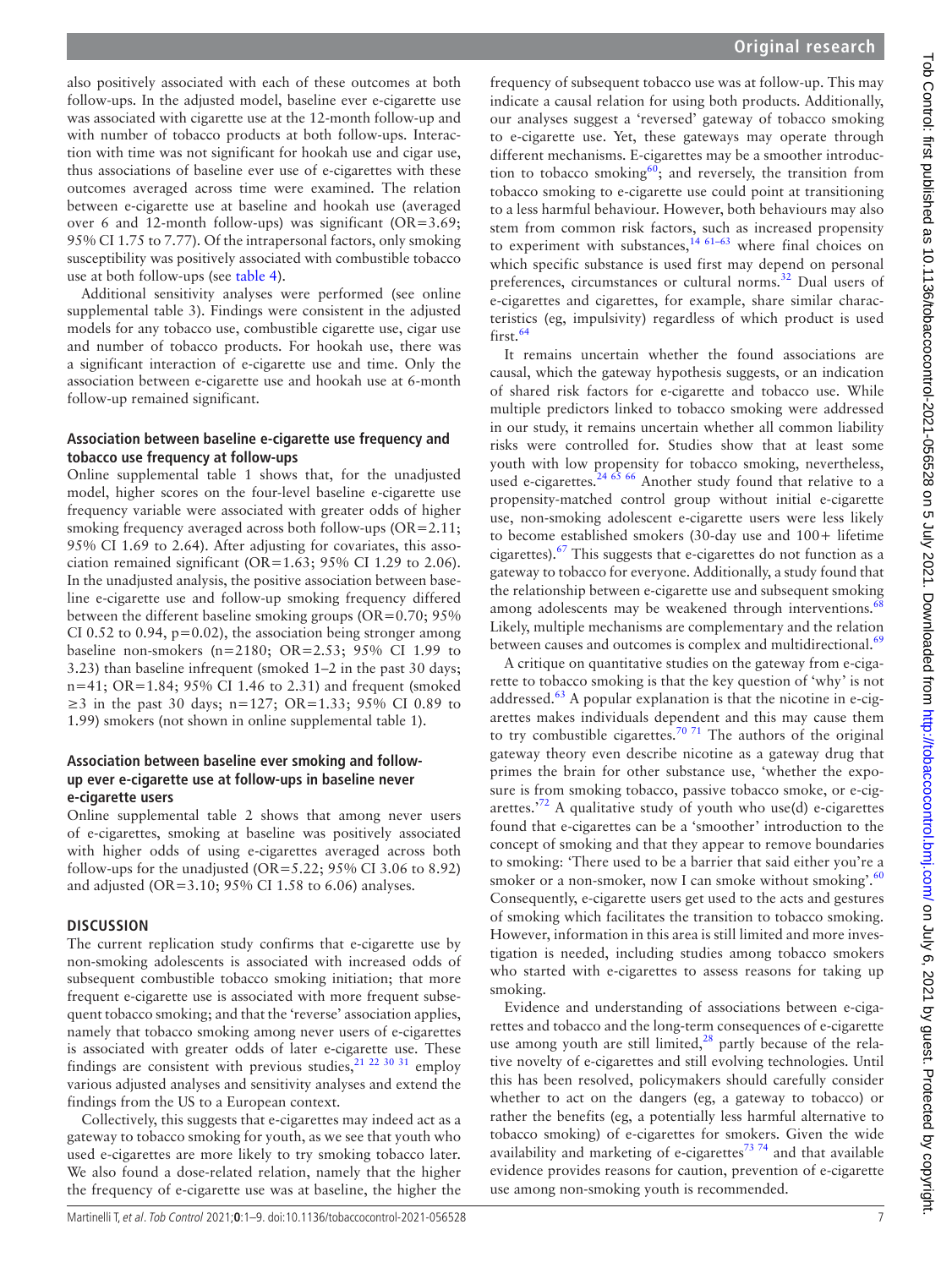# **Limitations**

The original and current study used binary and categorical outcome measures of smoking. These measures are limited, as smoking intensity (how many cigarettes per day) was not assessed and a fairly low cut-off point for frequent smoking (≥3days during the past 30 days) was used because of the limited number of participants. Also, the majority (68.3%) of ever users of e-cigarettes had already smoked tobacco at baseline, which may mean that the current study sample is already too old for the main research question focusing on never users of tobacco. Furthermore, substance use was included as a dichotomous variable, meaning, for example, that students who drank alcohol and used cannabis on a weekly basis got the same score as students who had one drink in their lifetime. Additionally, the response of participating (vs invited) schools was low, which may have resulted in selection bias. However, relevant differences between students from participating schools and students at non-participating schools are not expected, as the response rate of students who were present at the time of the survey in participating school classes was 100%. Furthermore, the dropout rate from baseline to follow-up was high and may have affected the relations between e-cigarette use and tobacco use. However, the imputation of missing outcomes for research question 1 according to a pessimistic scenario (see the Data analysis section) yielded the same relations, indicating robustness of the results. Lastly, we coded Flemish (Belgian) students as Dutch in the main analyses because they are part of the (native) ethnic majority of their schools. Thus, differences between Dutch and Belgian students were not assessed, even though (cultural) differences may exist. However, preliminary analyses, in which Flemish students were coded as 'not Dutch', yielded similar results in the main analyses.

# **CONCLUSION**

For this study, we replicated an American cornerstone study<sup>[21 22](#page-8-4)</sup> on the association between e-cigarette use and tobacco smoking in the Netherlands and Flanders and found similar results. High

# **What this paper adds**

# **What is already known on this subject**

- ► E-cigarette use is associated with subsequent tobacco smoking among youth.
- ► A popular explanation of this relation is that e-cigarettes function as a gateway to tobacco smoking for youth.

# **What important gaps in knowledge exist on this topic**

- ► Most studies only investigate the relation between ecigarette use and tobacco smoking in one direction. Less is known about the opposite relation between tobacco smoking and subsequent e-cigarette use.
- $\blacktriangleright$  It is not yet determined whether the gateway hypothesis or the common liability hypothesis best explains the relation between e-cigarette use and tobacco smoking.

# **What this paper adds**

- $\blacktriangleright$  This study replicated the findings from an American cornerstone study on the relationship between e-cigarette use and tobacco use. Findings indicate both the relationship between e-cigarette use and subsequent tobacco smoking and the opposite relation.
- ► The association between e-cigarette use and tobacco smoking is likely bidirectional for adolescents.

school students in the Netherlands and Flanders who used e-cigarettes at baseline were more likely to report initiation of combustible tobacco use over the next year compared with never users of e-cigarettes. These findings add to a growing body of studies that indicate a link between e-cigarette use and tobacco smoking in youth. The gateway hypothesis was further explored by also analysing the 'reverse' relation between baseline tobacco smoking and subsequent e-cigarette use. A similar association was found which may indicate that the gateway works in two directions, that e-cigarette use and tobacco smoking share common risk factors, or that both mechanisms apply. Different types of studies are needed to better understand *why* there are such associations and whether these may be causal relationships.

**Contributors** TM: writing–original draft, validation, formal analysis, data curation. MJJMC: formal analysis, validation, writing–original draft. HdV, RT, CPvS: conceptualisation, methodology, writing–review and editing. VK: investigation, project administration, resources. GEN: conceptualisation, methodology, funding acquisition, writing–review and editing, supervision.

**Funding** This study was funded by NWO (401.16.012).

**Competing interests** None declared.

**Patient consent for publication** Not required.

**Ethics approval** The Maastricht University Ethical Review Board approved the study (2018-0418).

**Provenance and peer review** Not commissioned; externally peer reviewed.

**Data availability statement** Data are available upon reasonable request. Anonymised data and protocols are available upon reasonable request from the corresponding author (martinelli@ivo.nl).

**Open access** This is an open access article distributed in accordance with the Creative Commons Attribution Non Commercial (CC BY-NC 4.0) license, which permits others to distribute, remix, adapt, build upon this work non-commercially, and license their derivative works on different terms, provided the original work is properly cited, appropriate credit is given, any changes made indicated, and the use is non-commercial. See: [http://creativecommons.org/licenses/by-nc/4.0/.](http://creativecommons.org/licenses/by-nc/4.0/)

### **ORCID iD**

Thomas Martinelli<http://orcid.org/0000-0003-0055-5631>

# **REFERENCES**

- <span id="page-7-0"></span>1 Hajek P, Phillips-Waller A, Przulj D, et al. A randomized trial of e-cigarettes versus Nicotine-Replacement therapy. [N Engl J Med](http://dx.doi.org/10.1056/NEJMoa1808779) 2019;380:629-37.
- <span id="page-7-1"></span>2 Mcneill A, Brose LS, Calder R. E-cigarettes : an evidence update A report commissioned by Public Health England, 2015. Available: [www.gov.uk/government/](www.gov.uk/government/uploads/system/uploads/attachment_data/file/454516/Ecigarettes_an_evidence_update_A_report_commissioned_by_Public_Health_England.pdf) [uploads/system/uploads/attachment\\_data/file/454516/Ecigarettes\\_an\\_evidence\\_](www.gov.uk/government/uploads/system/uploads/attachment_data/file/454516/Ecigarettes_an_evidence_update_A_report_commissioned_by_Public_Health_England.pdf) [update\\_A\\_report\\_commissioned\\_by\\_Public\\_Health\\_England.pdf](www.gov.uk/government/uploads/system/uploads/attachment_data/file/454516/Ecigarettes_an_evidence_update_A_report_commissioned_by_Public_Health_England.pdf)
- <span id="page-7-2"></span>3 Levy DT, Borland R, Lindblom EN, et al. Potential deaths averted in USA by replacing cigarettes with e-cigarettes. [Tob Control](http://dx.doi.org/10.1136/tobaccocontrol-2017-053759) 2018;27:18–25.
- 4 Abrams DB. Promise and peril of e-cigarettes. [JAMA](http://dx.doi.org/10.1001/jama.2013.285347) 2014;311:135.
- <span id="page-7-3"></span>5 England LJ, Bunnell RE, Pechacek TF, et al. Nicotine and the developing human: a neglected element in the electronic cigarette debate. [Am J Prev Med](http://dx.doi.org/10.1016/j.amepre.2015.01.015) 2015;49:286–93.
- <span id="page-7-4"></span>6 Tomar SL, Alpert HR, Connolly GN. Patterns of dual use of cigarettes and smokeless tobacco among US males: findings from national surveys. [Tob Control](http://dx.doi.org/10.1136/tc.2009.031070) 2010;19:104–9.
- 7 Hanewinkel R, Isensee B. Risk factors for e-cigarette, conventional cigarette, and dual use in German adolescents: a cohort study. [Prev Med](http://dx.doi.org/10.1016/j.ypmed.2015.03.006) 2015;74:59-62.
- <span id="page-7-5"></span>8 Hajek P, Etter J-F, Benowitz N, et al. Electronic cigarettes: review of use, content, safety, effects on smokers and potential for harm and benefit. [Addiction](http://dx.doi.org/10.1111/add.12659) 2014;109:1801–10.
- 9 Soneji S, Barrington-Trimis JL, Wills TA, et al. Association between initial use of ecigarettes and subsequent cigarette smoking among adolescents and young adults: a systematic review and meta-analysis. [JAMA Pediatr](http://dx.doi.org/10.1001/jamapediatrics.2017.1488) 2017;171:788–97.
- <span id="page-7-6"></span>10 Kandel D. Stages in adolescent involvement in drug use. [Science](http://dx.doi.org/10.1126/science.1188374) 1975;190:912-4.
- 11 Kandel DB, Yamaguchi K, Klein LC. Testing the gateway hypothesis. [Addiction](http://dx.doi.org/10.1111/j.1360-0443.2006.01426.x) 2006;101:470–2.
- 12 Vanyukov MM, Tarter RE, Kirillova GP, et al. Common liability to addiction and "gateway hypothesis": theoretical, empirical and evolutionary perspective. *Drug* [Alcohol Depend](http://dx.doi.org/10.1016/j.drugalcdep.2011.12.018) 2012;123:S3-17.
- <span id="page-7-7"></span>13 Hall WD, Lynskey M. Is cannabis a gateway drug? testing hypotheses about the relationship between cannabis use and the use of other illicit drugs. [Drug Alcohol Rev](http://dx.doi.org/10.1080/09595230500126698) 2005;24:39–48.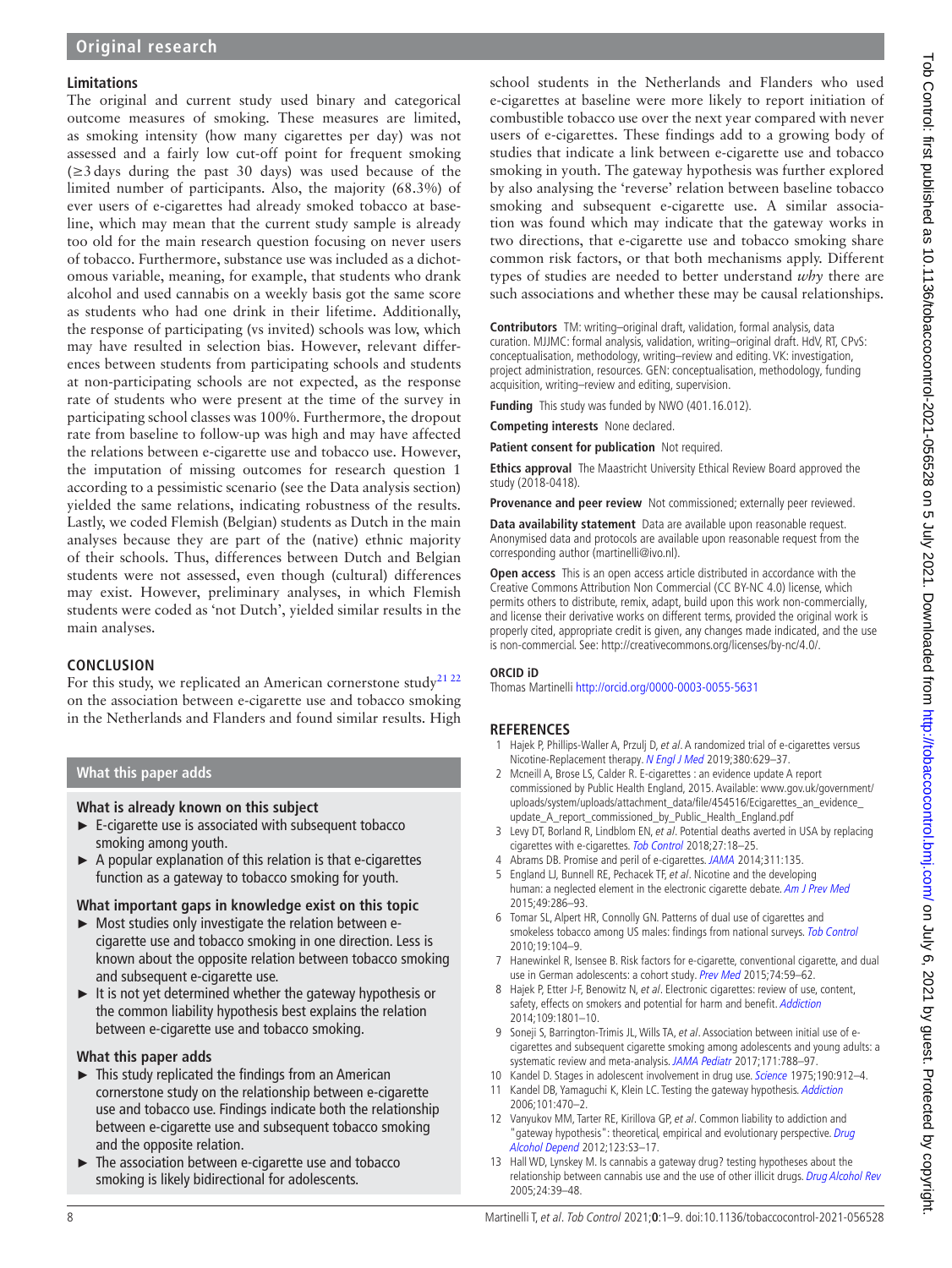**Original research**

- <span id="page-8-0"></span>14 Etter J-F. Gateway effects and electronic cigarettes. [Addiction](http://dx.doi.org/10.1111/add.13924) 2018;113:1776-83.
- <span id="page-8-1"></span>15 Bell K, Keane H. All gates lead to smoking: the 'gateway theory', e-cigarettes and the remaking of nicotine. [Soc Sci Med](http://dx.doi.org/10.1016/j.socscimed.2014.08.016) 2014;119:45-52.
- <span id="page-8-2"></span>16 European Union. Directive 2014/40/EU of the European Parliament and of the Council of 3 April 2014 on the approximation of the laws, regulations and administrative provisions of the member states concerning the manufacture, presentation and sale of tobacco and related PR, 2014.
- <span id="page-8-3"></span>17 Conner M, Grogan S, Simms-Ellis R, et al. Do electronic cigarettes increase cigarette smoking in UK adolescents? Evidence from a 12-month prospective study. Tob [Control](http://dx.doi.org/10.1136/tobaccocontrol-2016-053539) 2018;27:365–72.
- 18 Levy DT, Warner KE, Cummings KM, et al. Examining the relationship of vaping to smoking initiation among US youth and young adults: a reality check. [Tob Control](http://dx.doi.org/10.1136/tobaccocontrol-2018-054446) 2019;28:629–35.
- <span id="page-8-11"></span>19 Van Dorsselaer S, Tuithof M, Verdurmen J. Jeugd en riskant gedrag, 2020. Available: <https://www.trimbos.nl/docs/29856421-c89c-47f8-ac04-c7ce1cabad4b.pdf>
- 20 Morgenstern M, Nies A, Goecke M, et al. E-Cigarettes and the use of conventional cigarettes. [Dtsch Arztebl Int](http://dx.doi.org/10.3238/arztebl.2018.0243) 2018;115:243-8.
- <span id="page-8-4"></span>21 Leventhal AM, Strong DR, Kirkpatrick MG, et al. Association of electronic cigarette use with initiation of Combustible tobacco product smoking in early adolescence. [JAMA](http://dx.doi.org/10.1001/jama.2015.8950) 2015;314:700.
- <span id="page-8-23"></span>22 Leventhal AM, Stone MD, Andrabi N, et al. Association of e-cigarette vaping and progression to heavier patterns of cigarette smoking. [JAMA](http://dx.doi.org/10.1001/jama.2016.14649) 2016;316:1918–20.
- <span id="page-8-5"></span>23 Food and Drug Administration. Deeming tobacco products to be subject to the federal food, drug, and cosmetic act, as amended by the family smoking prevention and tobacco control act; restrictions on the sale and distribution of tobacco products and required warning statements for Toba. Federal Register, 2016.
- <span id="page-8-29"></span>24 Barrington-Trimis JL, Urman R, Berhane K, et al. E-Cigarettes and future cigarette use. [Pediatrics](http://dx.doi.org/10.1542/peds.2016-0379) 2016;138. doi:10.1542/peds.2016-0379. [Epub ahead of print: 13 Jun 2016].
- 25 Spindle TR, Hiler MM, Cooke ME, et al. Electronic cigarette use and uptake of cigarette smoking: a longitudinal examination of U.S. college students. [Addict Behav](http://dx.doi.org/10.1016/j.addbeh.2016.12.009) 2017;67:66–72.
- 26 Wills TA, Knight R, Sargent JD, et al. Longitudinal study of e-cigarette use and onset of cigarette smoking among high school students in Hawaii. [Tob Control](http://dx.doi.org/10.1136/tobaccocontrol-2015-052705) 2017;26:34-9.
- 27 Best C, Haseen F, Currie D, et al. Relationship between trying an electronic cigarette and subsequent cigarette experimentation in Scottish adolescents: a cohort study. Tob [Control](http://dx.doi.org/10.1136/tobaccocontrol-2017-053691) 2018;27:373–8.
- <span id="page-8-36"></span>28 Khouja JN, Suddell SF, Peters SE, et al. Is e-cigarette use in non-smoking young adults associated with later smoking? A systematic review and meta-analysis. [Tob Control](http://dx.doi.org/10.1136/tobaccocontrol-2019-055433) 2020:8–15.
- <span id="page-8-6"></span>29 Treur JL, Rozema AD, Mathijssen JJP, et al. E-Cigarette and waterpipe use in two adolescent cohorts: cross-sectional and longitudinal associations with conventional cigarette smoking. [Eur J Epidemiol](http://dx.doi.org/10.1007/s10654-017-0345-9) 2018;33:323-34.
- 30 East K, Hitchman SC, Bakolis I, et al. The association between smoking and electronic cigarette use in a cohort of young people. [J Adolesc Heal](http://dx.doi.org/10.1016/j.jadohealth.2017.11.301) 2018;62:539–47.
- 31 Morello P, Pérez A, Peña L, et al. Prevalence and predictors of e-cigarette trial among adolescents in Argentina. [Tob Prev Cessat](http://dx.doi.org/10.18332/tpc/66950) 2016;2.
- <span id="page-8-7"></span>32 Wetzels JJL, Kremers SPJ, Vitória PD, et al. The alcohol-tobacco relationship: a prospective study among adolescents in six European countries. [Addiction](http://dx.doi.org/10.1111/j.1360-0443.2003.00553.x) 2003;98:1755–63.
- <span id="page-8-8"></span>33 Open Science Collaboration. Estimating the reproducibility of psychological science. Science 2015.
- <span id="page-8-9"></span>34 Federale overheidsdienst Volksgezondheid Veiligheid van de voedselketen en Leefmilieu. Algemene regels voor e-sigaretten. KB 28/10/2016, 2016. Available: [https://www.health.belgium.be/nl/gezondheid/zorg-voor-jezelf/alcohol-tabak/e](https://www.health.belgium.be/nl/gezondheid/zorg-voor-jezelf/alcohol-tabak/e-sigaret#Wet)[sigaret#Wet](https://www.health.belgium.be/nl/gezondheid/zorg-voor-jezelf/alcohol-tabak/e-sigaret#Wet) [Accessed 16 Jun 2020].
- 35 Ministerie van VWS. Tabaks- en rookwarenwet, 2016. Available: [https://zoek.officiel](https://zoek.officielebekendmakingen.nl/stb-2016-176.html) [ebekendmakingen.nl/stb-2016-176.html](https://zoek.officielebekendmakingen.nl/stb-2016-176.html)
- <span id="page-8-10"></span>36 Czaplicki L, Kostygina G, Kim Y, et al. Characterising JUUL-related posts on Instagram. [Tob Control](http://dx.doi.org/10.1136/tobaccocontrol-2018-054824) 2020;29:tobaccocontrol-2018-054824.
- 37 US Food and Drug Administration. FDA warns JUUL Labs for marketing unauthorized modified risk tobacco products, including in outreach to youth, 2019. Available: [https://www.fda.gov/news-events/press-announcements/fda-warns-juul-labs](https://www.fda.gov/news-events/press-announcements/fda-warns-juul-labs-marketing-unauthorized-modified-risk-tobacco-products-including-outreach-youth)[marketing-unauthorized-modified-risk-tobacco-products-including-outreach-youth](https://www.fda.gov/news-events/press-announcements/fda-warns-juul-labs-marketing-unauthorized-modified-risk-tobacco-products-including-outreach-youth)
- 38 Truth Initiative. E-Cigarettes: facts, STATs and regulations, 2021. Available: [https://](https://truthinitiative.org/research-resources/emerging-tobacco-products/e-cigarettes-facts-stats-and-regulations) [truthinitiative.org/research-resources/emerging-tobacco-products/e-cigarettes-facts](https://truthinitiative.org/research-resources/emerging-tobacco-products/e-cigarettes-facts-stats-and-regulations)[stats-and-regulations](https://truthinitiative.org/research-resources/emerging-tobacco-products/e-cigarettes-facts-stats-and-regulations)
- 39 Huang J, Duan Z, Kwok J, et al. Vaping versus JUULing: how the extraordinary growth and marketing of JUUL transformed the US retail e-cigarette market. [Tob Control](http://dx.doi.org/10.1136/tobaccocontrol-2018-054382) 2019;28:146–51.
- <span id="page-8-12"></span>40 Eaton DK, Kann L, Kinchen S, et al. Youth risk behavior surveillance - United States, 2009. [MMWR Surveill Summ](http://www.ncbi.nlm.nih.gov/pubmed/20520591) 2010;59:1–142.
- <span id="page-8-13"></span>41 Miech R, Patrick ME, O'Malley PM, et al. E-Cigarette use as a predictor of cigarette smoking: results from a 1-year follow-up of a national sample of 12th grade students. [Tob Control](http://dx.doi.org/10.1136/tobaccocontrol-2016-053291) 2017;26:e106–11.
- 42 Audrain-McGovern J, Rodriguez D, Tercyak KP, et al. Identifying and characterizing adolescent smoking trajectories. [Cancer Epidemiol Biomarkers Prev](http://www.ncbi.nlm.nih.gov/pubmed/15598757) 2004;13:2023–34.
- <span id="page-8-17"></span>43 Radloff LS. The use of the center for epidemiologic studies depression scale in adolescents and young adults. [J Youth Adolesc](http://dx.doi.org/10.1007/BF01537606) 1991;20:149–66.
- <span id="page-8-20"></span>44 Strong DR, Hartman SJ, Nodora J, et al. Predictive validity of the expanded susceptibility to smoke index. [Nicotine Tob Res](http://dx.doi.org/10.1093/ntr/ntu254) 2015;17:862-9.
- <span id="page-8-14"></span>45 Camenga DR, Kong G, Cavallo DA, et al. Alternate tobacco product and drug use among adolescents who use electronic cigarettes, cigarettes only, and never smokers. [J Adolesc Health](http://dx.doi.org/10.1016/j.jadohealth.2014.06.016) 2014;55:588–91.
- <span id="page-8-15"></span>46 Covey LS, Tam D, mood D. Depressive mood, the single-parent home, and adolescent cigarette smoking. [Am J Public Health](http://dx.doi.org/10.2105/AJPH.80.11.1330) 1990;80:1330–3.
- 47 Tyas SL, Pederson LL. Psychosocial factors related to adolescent smoking: a critical review of the literature. [Tob Control](http://dx.doi.org/10.1136/tc.7.4.409) 1998;7:409–20.
- 48 Cardenas VM, Breen PJ, Compadre CM, et al. The smoking habits of the family influence the uptake of e-cigarettes in US children. [Ann Epidemiol](http://dx.doi.org/10.1016/j.annepidem.2014.09.013) 2015:25:60-2.
- 49 Wills TA, Knight R, Williams RJ, et al. Risk factors for exclusive e-cigarette use and dual e-cigarette use and tobacco use in adolescents. [Pediatrics](http://dx.doi.org/10.1542/peds.2014-0760) 2015;135:e43-51.
- 50 Kong G, Morean ME, Cavallo DA, et al. Reasons for electronic cigarette experimentation and discontinuation among adolescents and young adults. Nicotine [Tob Res](http://dx.doi.org/10.1093/ntr/ntu257) 2015;17:847–54.
- <span id="page-8-16"></span>51 CDC. National youth tobacco survey methodology report. Atlanta, GA, 2011.
- <span id="page-8-18"></span>52 Cloninger CR, Przybeck T, Syrakic D. The temperament and character inventory (TCI): a guide to its development and use. St. Louis, MO, 1994.
- <span id="page-8-19"></span>53 Thompson MP, Ho C-hua, Kingree JB. Prospective associations between delinquency and suicidal behaviors in a nationally representative sample. [J Adolesc Heal](http://dx.doi.org/10.1016/j.jadohealth.2006.10.016) 2007;40:232–7.
- <span id="page-8-21"></span>54 Katz EC, Fromme K, D'Amico EJ. Effects of outcome expectancies and personality on young adults' illicit drug use, heavy drinking, and risky sexual behavior. Cognit Ther [Res](http://dx.doi.org/10.1023/A:1005460107337) 2000;24:1–22.
- <span id="page-8-22"></span>55 Mcculloch CE, Neuhaus JM. Generalized Linear Mixed Models. In: Wiley StatsRef: statistics reference online. Chichester, UK: John Wiley & Sons, Ltd, 2014.
- <span id="page-8-24"></span>56 Enders C. Applied missing data analysis. New York: The Guilford Press, 2010.
- <span id="page-8-25"></span>57 Raghunathan T, Lepkowski J, Hoewyk J. A multivariate technique for multiply imputing missing values using a sequence of regression models. Surv Methodol 2001;27:85–96.
- 58 Van BS, Brand JPL, Rubin DB. Fully conditional specification in multivariate imputation. J Stat Comput Simul 2007.
- <span id="page-8-26"></span>59 Graham JW, Olchowski AE, Gilreath TD. How many imputations are really needed? some practical clarifications of multiple imputation theory. [Prev Sci](http://dx.doi.org/10.1007/s11121-007-0070-9) 2007;8:206–13.
- <span id="page-8-27"></span>60 Akre C, Suris J-C. Adolescents and young adults' perceptions of electronic cigarettes as a gateway to smoking: a qualitative study in Switzerland. [Health Educ Res](http://dx.doi.org/10.1093/her/cyx054) 2017;32:448–54.
- 61 Chapman S. Unravelling gossamer with boxing gloves: problems in explaining the decline in smoking. [BMJ](http://dx.doi.org/10.1136/bmj.307.6901.429) 1993;307:429–32.
- 62 Etter J-F. E-Cigarettes: methodological and ideological issues and research priorities. [BMC Med](http://dx.doi.org/10.1186/s12916-014-0264-5) 2015;13:32–3.
- <span id="page-8-33"></span>63 Kozlowski LT, Warner KE. Adolescents and e-cigarettes: objects of concern may appear larger than they are. [Drug Alcohol Depend](http://dx.doi.org/10.1016/j.drugalcdep.2017.01.001) 2017;174:209-14.
- <span id="page-8-28"></span>64 Conner M, Grogan S, Simms-Ellis R, et al. Patterns and predictors of e-cigarette, cigarette and dual use uptake in UK adolescents: evidence from a 24-month prospective study. [Addiction](http://dx.doi.org/10.1111/add.14723) 2019;114:2048-55.
- 65 Dutra LM, Glantz SA. E-Cigarettes and national adolescent cigarette use: 2004-2014. [Pediatrics](http://dx.doi.org/10.1542/peds.2016-2450) 2017;139:e20162450.
- 66 Cerrai S, Potente R, Gorini G, et al. What is the face of new nicotine users? 2012- 2018 e-cigarettes and tobacco use among young students in Italy. [Int J Drug Policy](http://dx.doi.org/10.1016/j.drugpo.2020.102941) 2020;86:102941.
- <span id="page-8-30"></span>67 Shahab L, Beard E, Brown J. Association of initial e-cigarette and other tobacco product use with subsequent cigarette smoking in adolescents: a cross-sectional, matched control study. [Tob Control](http://dx.doi.org/10.1136/tobaccocontrol-2019-055283) 2021;30:212–20.
- <span id="page-8-31"></span>68 Conner M, Grogan S, Simms-Ellis R, et al. Evidence that an intervention weakens the relationship between adolescent electronic cigarette use and tobacco smoking: a 24-month prospective study. [Tob Control](http://dx.doi.org/10.1136/tobaccocontrol-2018-054905) 2020;29:425-31.
- <span id="page-8-32"></span>69 Chapman S, Bareham D, Maziak W. The gateway effect of e-cigarettes: reflections on main criticisms. [Nicotine Tob Res](http://dx.doi.org/10.1093/ntr/nty067) 2019;21:695-8.
- <span id="page-8-34"></span>70 Farsalinos KE, Spyrou A, Tsimopoulou K, et al. Nicotine absorption from electronic cigarette use: comparison between first and new-generation devices. [Sci Rep](http://dx.doi.org/10.1038/srep04133) 2015;4:4133.
- 71 Tomar SL. Is use of smokeless tobacco a risk factor for cigarette smoking? the U.S. experience. [Nicotine Tob Res](http://dx.doi.org/10.1080/1462220031000118667) 2003;5:561-9.
- <span id="page-8-35"></span>72 Kandel ER, Kandel DB. Shattuck lecture. A molecular basis for nicotine as a gateway drug. [N Engl J Med](http://dx.doi.org/10.1056/NEJMsa1405092) 2014;371:932–43.
- <span id="page-8-37"></span>73 Soule EK, Sakuma K-LK, Palafox S, et al. Content analysis of Internet marketing strategies used to promote flavored electronic cigarettes. [Addict Behav](http://dx.doi.org/10.1016/j.addbeh.2018.11.012) 2019;91:128–35.
- 74 Garrison KA, O'Malley SS, Gueorguieva R, et al. A fMRI study on the impact of advertising for flavored e-cigarettes on susceptible young adults. Drug Alcohol [Depend](http://dx.doi.org/10.1016/j.drugalcdep.2018.01.026) 2018;186:233–41.

# Tob Control: first published as 10.1136/tobaccocontrol-2021-055528 on 5 July 2021. Downloaded from http://tobaccocontrol.bmj.com/ on July 6, 2021 by guest. Protected by copyright. Tob Control: first published as 10.1136/tobaccocontrol-2021-05628 on 5 July 2021. Downloaded from <http://tobaccocontrol.bmj.com/> on July 6, 2021 by guest. Protected by copyright.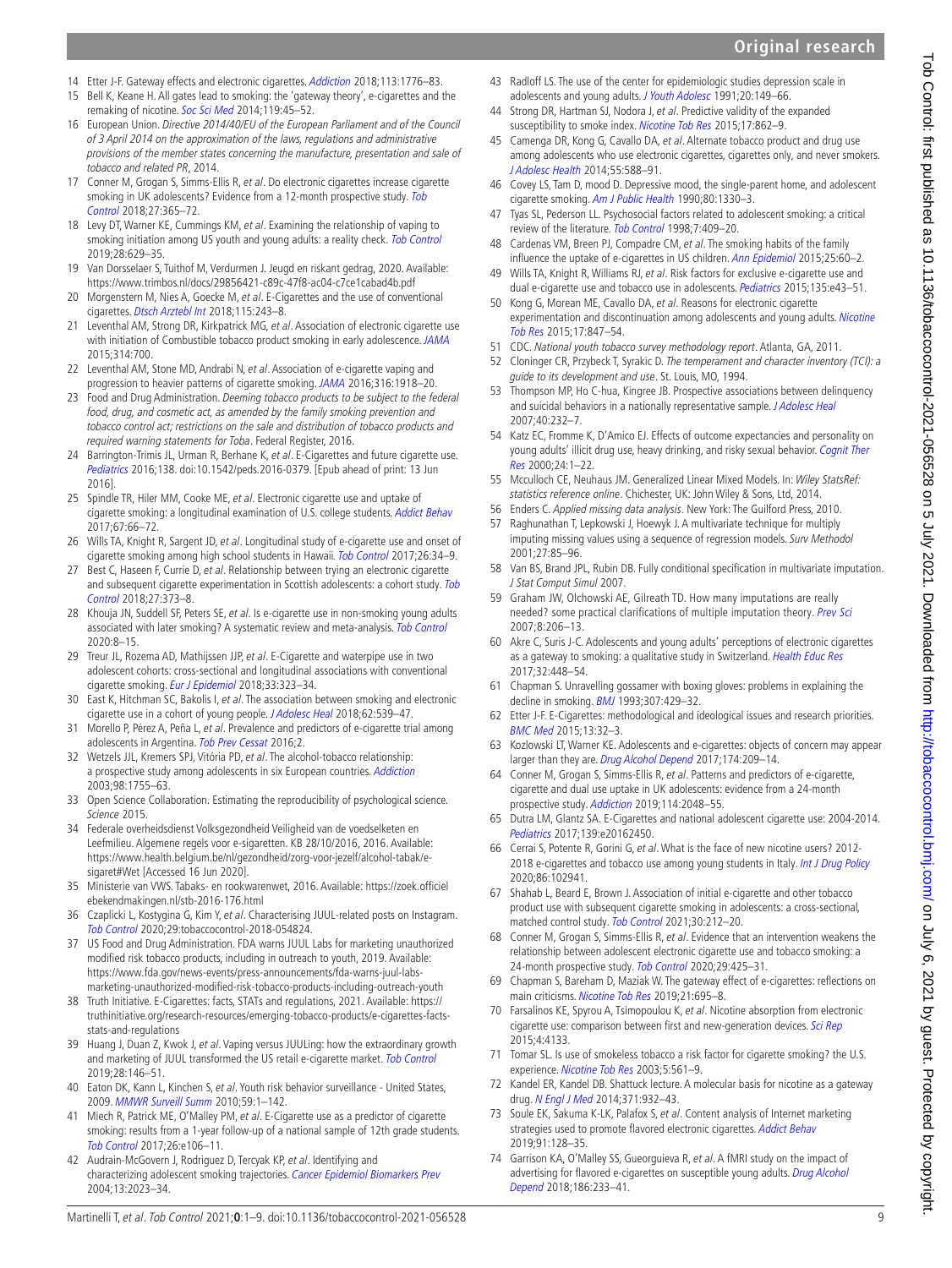**Supplementary tables and figures:** 

# **Supplementary Figure 1: Flow of Adolescent Students in Study to Assess E-Cigarette Use at Baseline and Later Use of Combustible Tobacco Products**



<sup>a</sup> Includes all combustible tobacco products.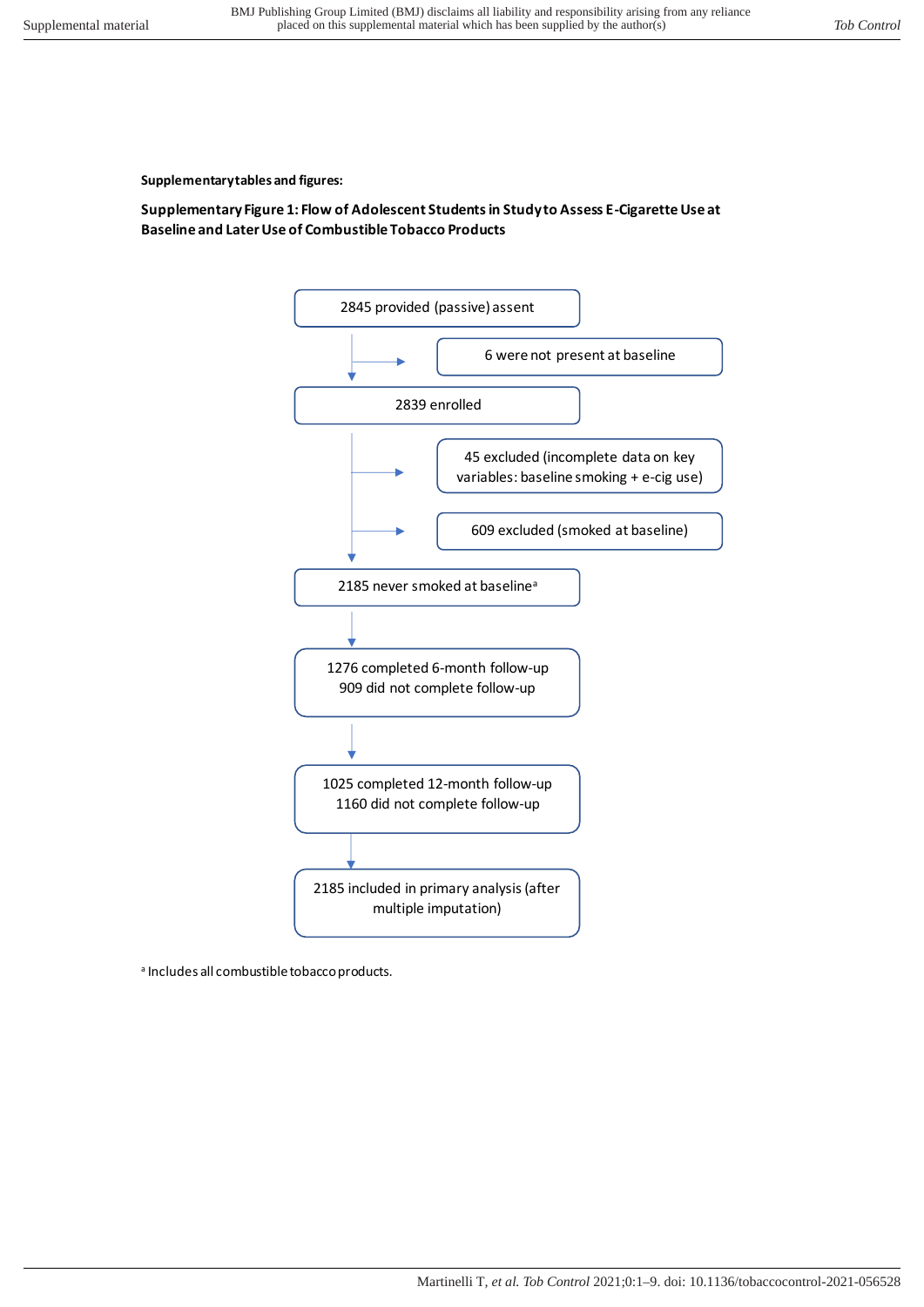|                                       | <b>Parameter Estimate for Association with</b> |         |  |  |  |  |  |
|---------------------------------------|------------------------------------------------|---------|--|--|--|--|--|
|                                       | Smoking Frequency at follow-up                 |         |  |  |  |  |  |
|                                       | Odds ratio (95% CI)                            | P-value |  |  |  |  |  |
| Unadjusted model <sup>b</sup>         |                                                |         |  |  |  |  |  |
| Baseline smoking (3-level continuum): |                                                |         |  |  |  |  |  |
| Outcome at 6 months                   | 2.06(1.41, 3.01)                               | < 0.001 |  |  |  |  |  |
| Outcome at 12 months                  | 7.11 (4.03, 12.56)                             | < 0.001 |  |  |  |  |  |
| E-cigarette use (4-level continuum)   | 2.11(1.69, 2.64)                               | < 0.001 |  |  |  |  |  |
| E-cigarette use x smoking c           | 0.70(0.52, 0.94)                               | 0.02    |  |  |  |  |  |
|                                       |                                                |         |  |  |  |  |  |
| Adjusted model <sup>d</sup>           |                                                |         |  |  |  |  |  |
| Baseline smoking (3-level continuum)  |                                                |         |  |  |  |  |  |
| Outcome at 6 months                   | 1.11(0.71, 1.73)                               | 0.66    |  |  |  |  |  |
| Outcome at 12 months                  | 3.52(2.02, 6.11)                               | < 0.001 |  |  |  |  |  |
| E-cigarette use (4-level continuum)   | 1.63(1.29, 2.06)                               | < 0.001 |  |  |  |  |  |
| E-cigarette use x smoking c           | 0.83(0.61, 1.11)                               | 0.21    |  |  |  |  |  |

**Supplementary Table 1**: **Association of Baseline e-cigarette use frequency with tobacco smoking frequency at 6- and 12-month Follow-up** <sup>a</sup>

a Ordinal logistic mixed regression of proportional odds for being at a higher smoking frequency outcome (i.e., days smoked in the past 30 days; non-smoker, 0; infrequent smokers [1-2days], 1; frequent smokers [≥3 days], 2) accounting for clustering by pupil and school in a sample with available baseline e-cigarette use and smoking frequency data (N = 2348). The baseline 4-level continuous e-cigarette use variable was categorized as never, prior (ever with no past 30-day use), infrequent (1-2 days during past 30 days), or frequent (≥3 days during past 30 days). To address missing covariate data and missing outcomes, 80 multiple imputed datasets were generated using the fully conditional specification method (with sequential regression procedure). The parameter estimates from models in each imputed data set were pooled and presented as a single estimate.  $<sup>b</sup>$  Unadjusted models without e-cigarette use x smoking interaction include baseline e-cigarette use and</sup> smoking frequency, and interactions of these variables with time (6 versus 12 months follow-up). In case of a significant interaction with time, parameter estimates are shown separately for 6- and 12-months follow-up, otherwise the interaction term is removed from the model.

<sup>c</sup> Interaction term added in subsequent model. If e-cigarette use x smoking x time is not significant, the results for e-cigarette use x smoking averaged across both follow-ups are presented.

d Adjusted models without e-cigarette use x smoking interaction include baseline e-cigarette use and smoking frequency, and interactions of these variables with time (6 versus 12 months follow-up). In case of a significant interaction with time, parameter estimates are shown separately for 6- and 12-months follow-up, otherwise the interaction term is removed from the model. Adjustment is made for demographic, environmental and psychosocial covariates as described in the main text.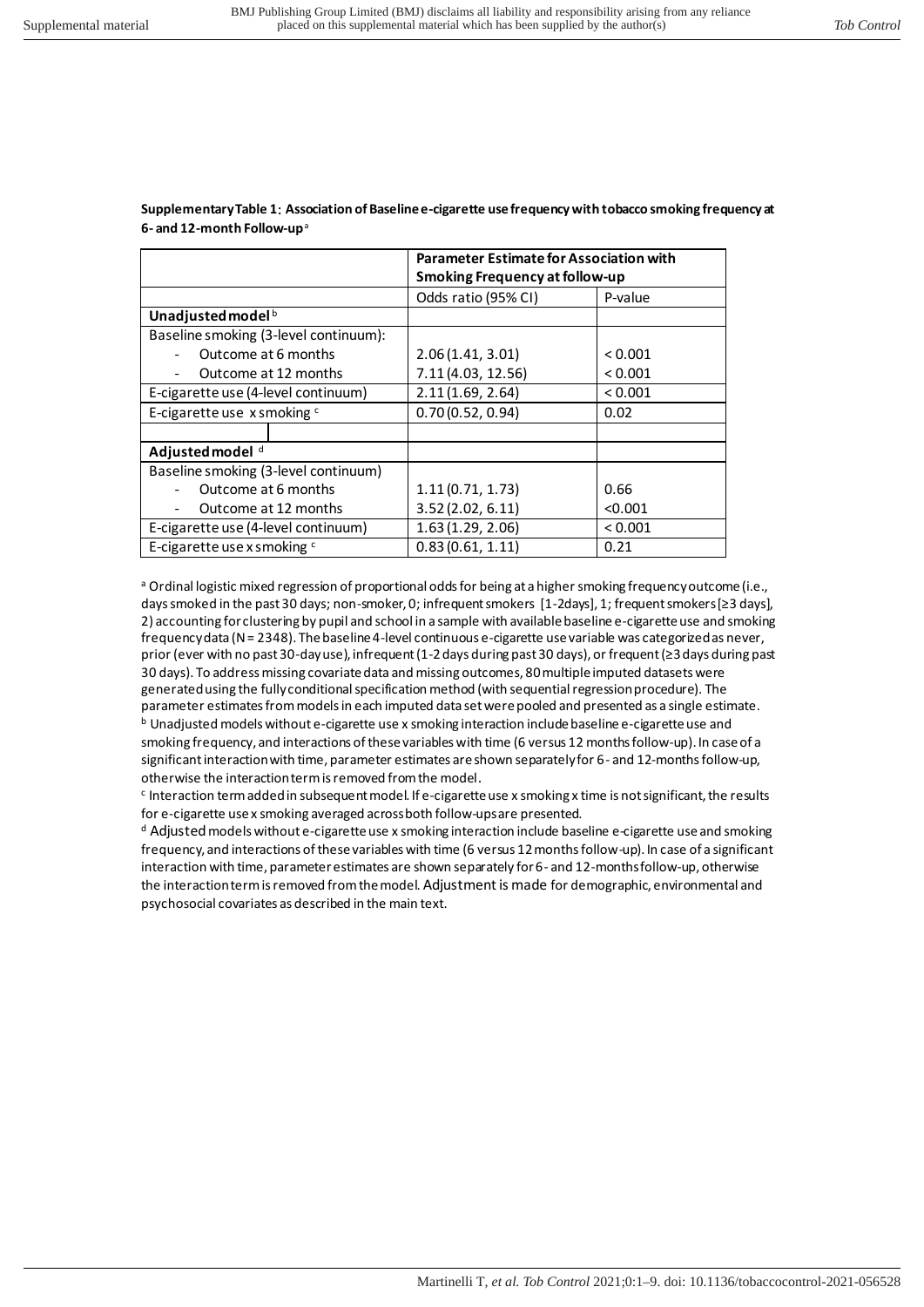**Supplementary Table 2: Association of Baseline Ever Use of Any Tobacco Product and Covariates to Ecigarette Use at 6- and 12-Month Follow Ups among Baseline Never E-Cigarette Users** 

| <b>Baseline regressors and covariates</b>     | <b>Ever Use of E-Cigarettes</b> |         |  |  |  |
|-----------------------------------------------|---------------------------------|---------|--|--|--|
|                                               | OR(95%CI) <sup>a</sup>          | P       |  |  |  |
| <b>Unadjusted Models</b>                      |                                 |         |  |  |  |
| Any Tobacco Product ever (vs. never) use:     |                                 |         |  |  |  |
| E-Cigarette use at 6 months                   | 5.22 (3.06,8.92)                | < 0.001 |  |  |  |
| E-Cigarette use at 12 months                  | 5.22 (3.06,8.92)                | < 0.001 |  |  |  |
| Time (12- vs. 6-month): Any Tobacco use never | 1.46(1.01, 2.12)                | 0.04    |  |  |  |
| Time (12- vs. 6-month): Any Tobacco use ever  | 1.46 (1.01, 2.12)               | 0.04    |  |  |  |
| Ever Tobacco Product Use x Time b             | 1.92 (0.79,4.65)                | 0.15    |  |  |  |
| <b>Adjusted Models</b>                        |                                 |         |  |  |  |
| Categorical covariates                        |                                 |         |  |  |  |
| Girls (vs. Boys)                              | 0.83(0.56, 1.22)                | 0.33    |  |  |  |
| Dutch (vs. other) ethnicity                   | 0.82(0.33, 2.06)                | 0.67    |  |  |  |
| Lives with both parents (vs. other)           | 0.90(0.59, 1.39)                | 0.64    |  |  |  |
| Substance ever (vs. never) use                | 2.03(1.30, 3.16)                | 0.002   |  |  |  |
| Family history of smoking (yes vs. no)        | 0.97(0.65, 1.45)                | 0.88    |  |  |  |
| Continuous covariates <sup>c</sup>            |                                 |         |  |  |  |
| Age                                           | 1.02(0.83, 1.25)                | 0.84    |  |  |  |
| Parental education                            | 0.99(0.83, 1.18)                | 0.95    |  |  |  |
| Peer smoking                                  | 0.98(0.83, 1.17)                | 0.86    |  |  |  |
| <b>CESD-Depressive Symptoms</b>               | 0.92(0.76, 1.12)                | 0.47    |  |  |  |
| TCI-Impulsivity                               | 0.97(0.81, 1.16)                | 0.71    |  |  |  |
| Delinquent Behaviour                          | 1.11(0.96, 1.29)                | 0.17    |  |  |  |
| Smoking susceptibility                        | 1.04(0.85, 1.26)                | 0.71    |  |  |  |
| Smoking expectancies                          | 0.98(0.79, 1.20)                | 0.82    |  |  |  |
| Regressors                                    |                                 |         |  |  |  |
| Any Tobacco Product ever (vs. never) use:     |                                 |         |  |  |  |
| E-Cigarette use at 6 months                   | 3.10(1.58, 6.06)                | 0.001   |  |  |  |
| E-Cigarette use at 12 months                  | 3.10(1.58, 6.06)                | 0.001   |  |  |  |
| Time (12- vs. 6-month): Any Tobacco use never | 1.47(1.01, 2.12)                | 0.04    |  |  |  |
| Time (12- vs. 6-month): Any Tobacco use ever  | 1.47 (1.01, 2.12)               | 0.04    |  |  |  |
| Ever Tobacco Product Use x Time b             | 1.91 (0.79,4.63)                | 0.15    |  |  |  |

*Note*: All analyses include only never-users of E-Cigarettes at baseline (*N* = 2191).

a *OR* from repeated binary logistic regression model predicting E-cigarette use from baseline ever tobacco use status (yes/no) including school fixed effects.

b If interaction term is significant (p-value ≤ 0.05 ), the effect of any tobacco product use is examined both at 6 and 12 months follow up, and the effect of time is examined both for never and ever users of any tobacco product. If interaction term is not significant, the effect of any tobacco use is examined averaged across and, is thus the same for both the 6- and 12 months follow ups, and the effect of time is examined averaged across and, is thus also the same for never and ever users of tobacco products.

c Continuous covariates rescaled (*M*= 0, *SD*=1), such that the *OR*s indicate change in odds in the outcome associated with an increase in one standard deviation unit on the covariate continuous scale. CESD = Center for Epidemiologic Studies Depression Scale. TCI = Temperament and Character Inventory.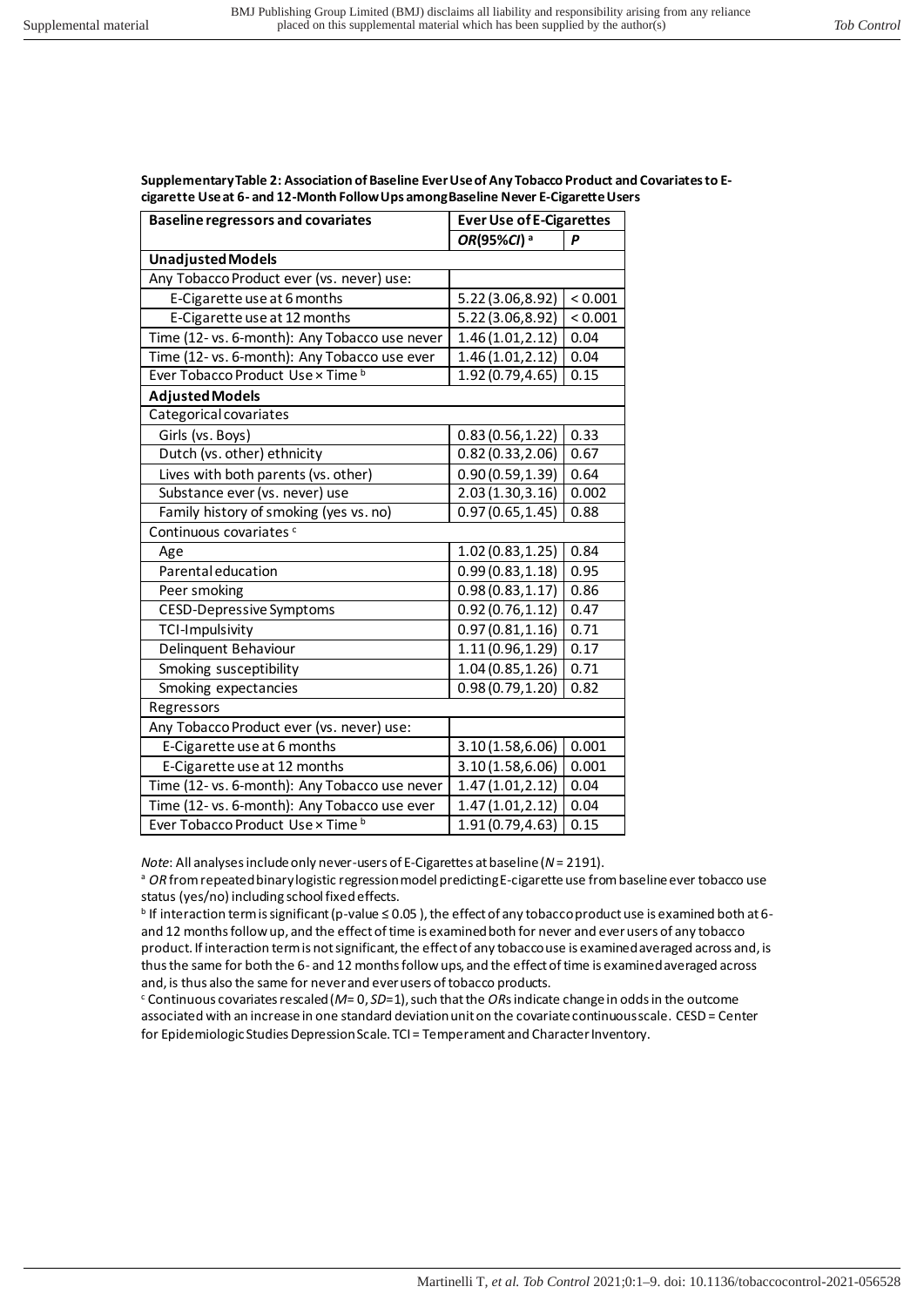### Supplementary Table 3: Sensitivity analyses of the Association of Baseline E-Cigarette Ever Use and Covariates to Combustible Tobacco Use Outcomes at 6- and 12-Month Follow Ups among Baseline Never-Smokers

| Baseline regressors and covariates        | Outcome                |              |                        |         |                        |              |                                |         |                            |         |
|-------------------------------------------|------------------------|--------------|------------------------|---------|------------------------|--------------|--------------------------------|---------|----------------------------|---------|
|                                           | Any tobacco product    |              | Combustible cigarettes |         | Cigars                 |              | Hookah                         |         | Number of Tobacco Products |         |
|                                           | OR(95%CI) <sup>a</sup> | $\mathsf{P}$ | OR(95%CI) <sup>a</sup> | P       | OR(95%CI) <sup>a</sup> | $\mathsf{P}$ | OR(95%CI) <sup>a</sup>         | P       | OR(95%CI) b                | P       |
| <b>Unadiusted Models</b>                  |                        |              |                        |         |                        |              |                                |         |                            |         |
| E-cigarette ever (vs. never) use:         |                        |              |                        |         |                        |              |                                |         |                            |         |
| Smoking outcome on 6 months               | 2.33 (1.75,3.11)       | < 0.001      | 2.62 (1.85,3.71)       | < 0.001 | 1.43 (0.90,2.25)       | 0.13         | 3.00 (1.61,5.60)               | 0.001   | 2.30 (1.73, 3.08)          | < 0.001 |
| Smoking outcome on 12 months              | 2.33 (1.75,3.11)       | < 0.001      | 2.62 (1.85,3.71)       | < 0.001 | 1.43 (0.90,2.25)       | 0.13         | 1.28 (0.71,2.32)               | 0.41    | 2.30 (1.73,3.08)           | < 0.001 |
| Time (12- vs. 6-month): E-Cigarette never | 2.77 (2.33,3.30)       | < 0.001      | 3.16 (2.55,3.91)       | < 0.001 | 2.32 (1.69,3.19)       | < 0.001      | 2.34 (1.73,3.18)               | < 0.001 | 2.80 (2.35,3.33)           | < 0.001 |
| Time (12- vs. 6-month): E-Cigarette ever  | 2.77 (2.33,3.30)       | < 0.001      | 3.16 (2.55,3.91)       | < 0.001 | 2.32 (1.69,3.19)       | < 0.001      | 1.00 (0.49,2.06)               | 1.00    | 2.80 (2.35,3.33)           | < 0.001 |
| Ever e-cigarette use x Time <sup>c</sup>  | 0.95(0.57, 1.57)       | 0.85         | $0.98$ $(0.56, 1.73)$  | 0.96    | 0.71(0.26, 1.92)       | 0.50         | $\overline{0.43}$ (0.20,0.93)  | 0.033   | 0.85(0.52, 1.39)           | 0.51    |
| <b>Adiusted Models</b>                    |                        |              |                        |         |                        |              |                                |         |                            |         |
| Categorical covariates                    |                        |              |                        |         |                        |              |                                |         |                            |         |
| Girls (vs. Boys)                          | 0.97(0.81, 1.16)       | 0.75         | 0.91(0.73, 1.15)       | 0.44    | 0.91(0.66, 1.25)       | 0.56         | 1.02(0.76, 1.38)               | 0.89    | 0.95(0.80, 1.14)           | 0.60    |
| Dutch (vs. other) ethnicity               | 0.59(0.38, 0.91)       | 0.02         | 0.68(0.41, 1.12)       | 0.13    | 1.07(0.48, 2.42)       | 0.87         | 0.33(0.17, 0.65)               | 0.001   | 0.57(0.36, 0.90)           | 0.02    |
| Lives with both parents (vs. other)       | 1.10 (0.88,1.37)       | 0.40         | 1.27 (0.96,1.67)       | 0.10    | 0.93(0.65, 1.34)       | 0.71         | 1.11(0.76, 1.61)               | 0.59    | 1.12 (0.90,1.40)           | 0.31    |
| Substance ever (vs. never) use            | 1.28 (1.04,1.56)       | 0.02         | 1.21 (0.95,1.56)       | 0.13    | 1.47 (1.05,2.05)       | 0.03         | 1.39 (0.99,1.94)               | 0.06    | 1.30 (1.07,1.59)           | 0.01    |
| Family history of smoking (yes vs. no)    | 1.12 (0.92,1.37)       | 0.24         | 1.05(0.83, 1.34)       | 0.68    | 0.98(0.70, 1.38)       | 0.93         | 1.11(0.80, 1.54)               | 0.55    | 1.10(0.90, 1.33)           | 0.35    |
| Continuous covariates d                   |                        |              |                        |         |                        |              |                                |         |                            |         |
| Age                                       | 1.32 (1.19,1.46)       | < 0.001      | 1.25(1.10, 1.41)       | < 0.001 | 1.26(1.06, 1.51)       | 0.01         | 1.24(1.05, 1.46)               | 0.01    | 1.30(1.18, 1.44)           | < 0.001 |
| Parental education                        | 0.98(0.89, 1.09)       | 0.76         | 1.04(0.92, 1.17)       | 0.55    | 0.90(0.75, 1.07)       | 0.23         | 1.03(0.87, 1.21)               | 0.73    | 0.99(0.90, 1.09)           | 0.85    |
| Peer smoking                              | 1.09(1.00, 1.19)       | 0.04         | 1.09 (0.98,1.20)       | 0.11    | 1.03(0.91, 1.17)       | 0.67         | 1.07 (0.94,1.22)               | 0.29    | 1.09(1.00, 1.18)           | 0.06    |
| CESD-Depressive Symptoms                  | 1.07(0.97, 1.17)       | 0.18         | 1.09 (0.97,1.22)       | 0.16    | 1.06 (0.90,1.25)       | 0.48         | 1.01(0.88, 1.16)               | 0.88    | 1.07 (0.98,1.17)           | 0.14    |
| TCI-Impulsivity                           | 0.84(0.77, 0.92)       | < 0.001      | 0.79 (0.71,0.88)       | < 0.001 | 0.82 (0.70,0.96)       | 0.01         | 0.93 (0.80,1.07)               | 0.32    | 0.83(0.76, 0.91)           | < 0.001 |
| Delinguent Behaviour                      | 1.05 (0.95,1.16)       | 0.35         | 1.09 (0.97,1.24)       | 0.15    | 1.00(0.86, 1.17)       | 0.98         | 1.08 (0.93,1.25)               | 0.32    | 1.06 (0.96,1.18)           | 0.24    |
| Smoking susceptibility                    | 1.12(1.02, 1.23)       | 0.02         | 1.17(1.04, 1.30)       | 0.01    | 0.98(0.82, 1.17)       | 0.80         | 0.95(0.82, 1.10)               | 0.46    | 1.10(1.01, 1.20)           | 0.04    |
| Smoking expectancies                      | 0.94(0.86, 1.03)       | 0.16         | 0.92(0.82, 1.02)       | 0.12    | 1.01 (0.85,1.20        | 0.90         | 1.01(0.86, 1.18)               | 0.91    | 0.95(0.87, 1.04)           | 0.26    |
| Regressors                                |                        |              |                        |         |                        |              |                                |         |                            |         |
| E-cigarettes ever (vs. never) use:        |                        |              |                        |         |                        |              |                                |         |                            |         |
| Smoking outcome on 6 months               | 1.37 (1.01,1.84)       | 0.042        | 1.49 (1.05,2.12)       | 0.028   | 0.98(0.59, 1.61)       | 0.93         | 0.47 (0.25, 0.89)              | 0.02    | 1.36(1.01, 1.83)           | 0.045   |
| Smoking outcome on 12 months              | 1.37(1.01, 1.84)       | 0.042        | 1.49 (1.05,2.12)       | 0.028   | 0.98(0.59, 1.61)       | 0.93         | $\overline{0.91}$ (0.50, 1.68) | 0.77    | 1.36 (1.01,1.83)           | 0.045   |
| Time (12- vs. 6-month): E-cigarette never | 2.78 (2.34,3.31)       | < 0.001      | 3.16 (2.56,3.92)       | < 0.001 | 2.29(1.67, 3.15)       | < 0.001      | 2.35(1.73, 3.19)               | < 0.001 | 2.80 (2.35,3.32)           | < 0.001 |
| Time (12- vs. 6-month): E-cigarette ever  | 2.78(2.34,3.31)        | < 0.001      | 3.16 (2.56,3.92)       | < 0.001 | 2.29(1.67, 3.15)       | < 0.001      | 1.00(0.48, 2.10)               | 1.00    | 2.80 (2.35,3.32)           | < 0.001 |
| Ever e-cigarette use x Time <sup>c</sup>  | 0.95(0.57, 1.58)       | 0.85         | $0.99$ $(0.56, 1.74)$  | 0.96    | 0.71(0.26, 1.93)       | 0.50         | 0.43(0.19, 0.93)               | 0.033   | 0.84(0.51, 1.37)           | 0.48    |

*Note*: Sensitivity analysis: for missing outcomes values were imputed assuming the prevalence for each of these outcomes at 6 and 12-month follow-up as found in schools with the highest prevalence on each of these outcomes. All analyses include only never-users of combustible tobacco products at baseline (*N* = 2185).

<sup>a</sup> OR from repeated binary logistic regression model predicting respective outcome from baseline ever e-cigarette use status (yes/no) including school fixed effects.